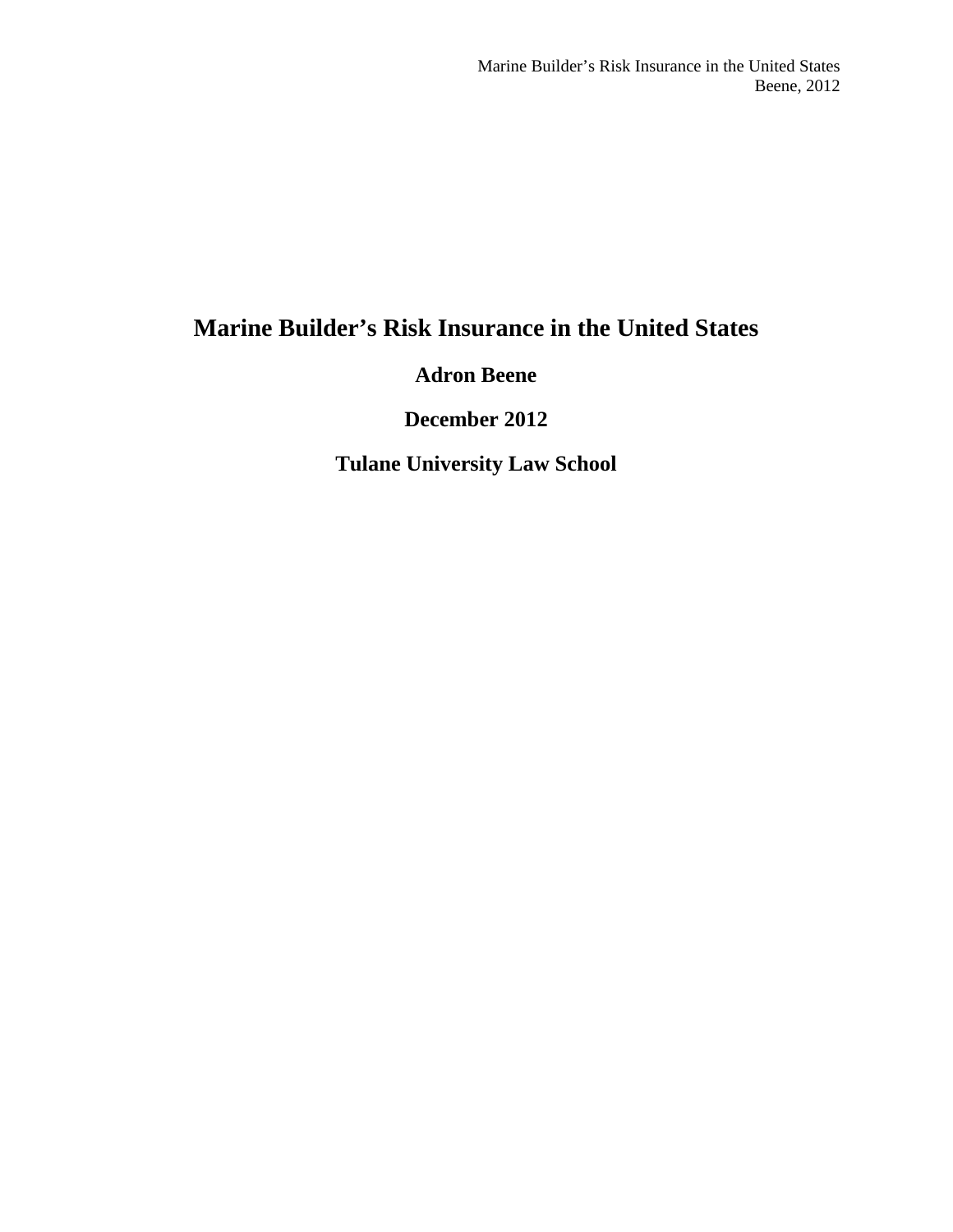#### **Introduction**

U.S. Shipbuilding is a twenty two billion dollar a year industry.<sup>[1](#page-1-0)</sup> Shipbuilding imposes significant financial, technical, and logistical challenges on both builders and ship-owners. Accidents happen in shipbuilding: weather can damage incomplete ships, launchings may go poorly, and fire is always a significant risk. While some commercial<sup>[2](#page-1-1)</sup> and government<sup>[3](#page-1-2)</sup> shipbuilding projects are self-insured, to protect their interests, many vessel owners require builders to obtain marine builder's risk insurance. This paper will discuss this specialized type of insurance including the policies used and some common claims that have resulted between the builders, owners, and insurers.

### **Policy Forms[4](#page-1-3)**

 $\overline{\phantom{a}}$ 

Marine builder's risk insurance contracts are negotiated between the builder, its broker, and various underwriters including those at Lloyd's and U.S. insurance companies. Once the risk has been subscribed to by underwriters, a contractual document is issued to the builder in the form of a builder's risk policy. Two common policy forms issued in the U.S. are Lloyd's Institute Clauses for Builders' Risks and the American Institute for Marine Underwriter's (AIMU) Builder's Risk Clauses.

<span id="page-1-0"></span><sup>&</sup>lt;sup>1</sup>U.S. Census Bureau: Annual Survey of Manufactures: General Statistics: Statistics for Industry Groups and Industries: 2011 and 2010

<span id="page-1-1"></span><sup>&</sup>lt;sup>2</sup> "The contract did not require Dravo [the builder] to carry builder's risk insurance"

Dravo Corp. v. Litton Sys., Inc., 379 F. Supp. 37, 39 (S.D. Miss. 1974)

<span id="page-1-2"></span><sup>&</sup>lt;sup>3</sup> "Builder's risk insurance was eliminated only for CPFF contractors."

<span id="page-1-3"></span>Johns-Manville Corp. v. United States, 13 Cl. Ct. 72, 106 (1987) vacated, 855 F.2d 1571 (Fed. Cir. 1988) <sup>4</sup> Lloyd's Institute Clauses for Builders' Risks and American Institute for Marine Underwriter's Builder's Risk Clauses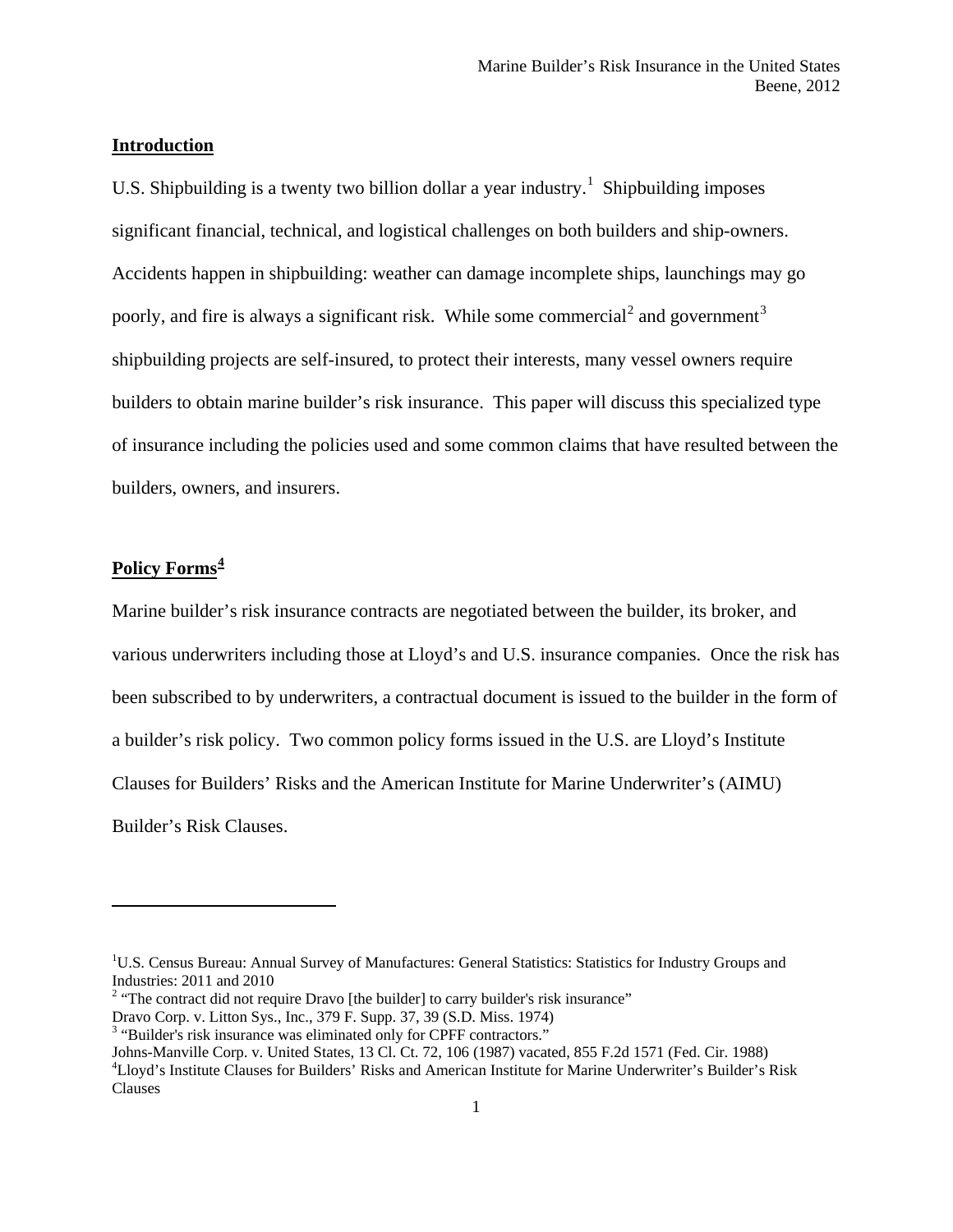The structure of these policies is similar; the following bullet points show the general structure:

- The assured, commonly the builder and/or owner, is defined.
- The vessel and the location of the yard are defined.
- Duration for the risk is set, but the policy will terminate upon delivery of the vessel to the owners if it occurs prior to the end date set in the policy.
- Provisions for extending coverage should the vessel not deliver by the original end date in the policy
- The ship is valued based on the final contract price.
	- o This value is the insurer's upper limit under a total loss scenario in addition to sue and labor.
- Coverage and exclusions are defined including:
	- o Coverage within a 250 mile radius of the builder's yard
	- o Collision coverage
	- o Sue and labor
	- o Defective design exclusion
	- o Other exclusions discussed below

Some differences between the policies:

• Hull, machinery and equipment under construction at other yards or by subcontractors is covered but must be specifically defined under the Lloyd's policy. The AIMU policy covers hull and material "destined" for the vessel, but no specific provision is included for hull and material at sites other than the builder's yard.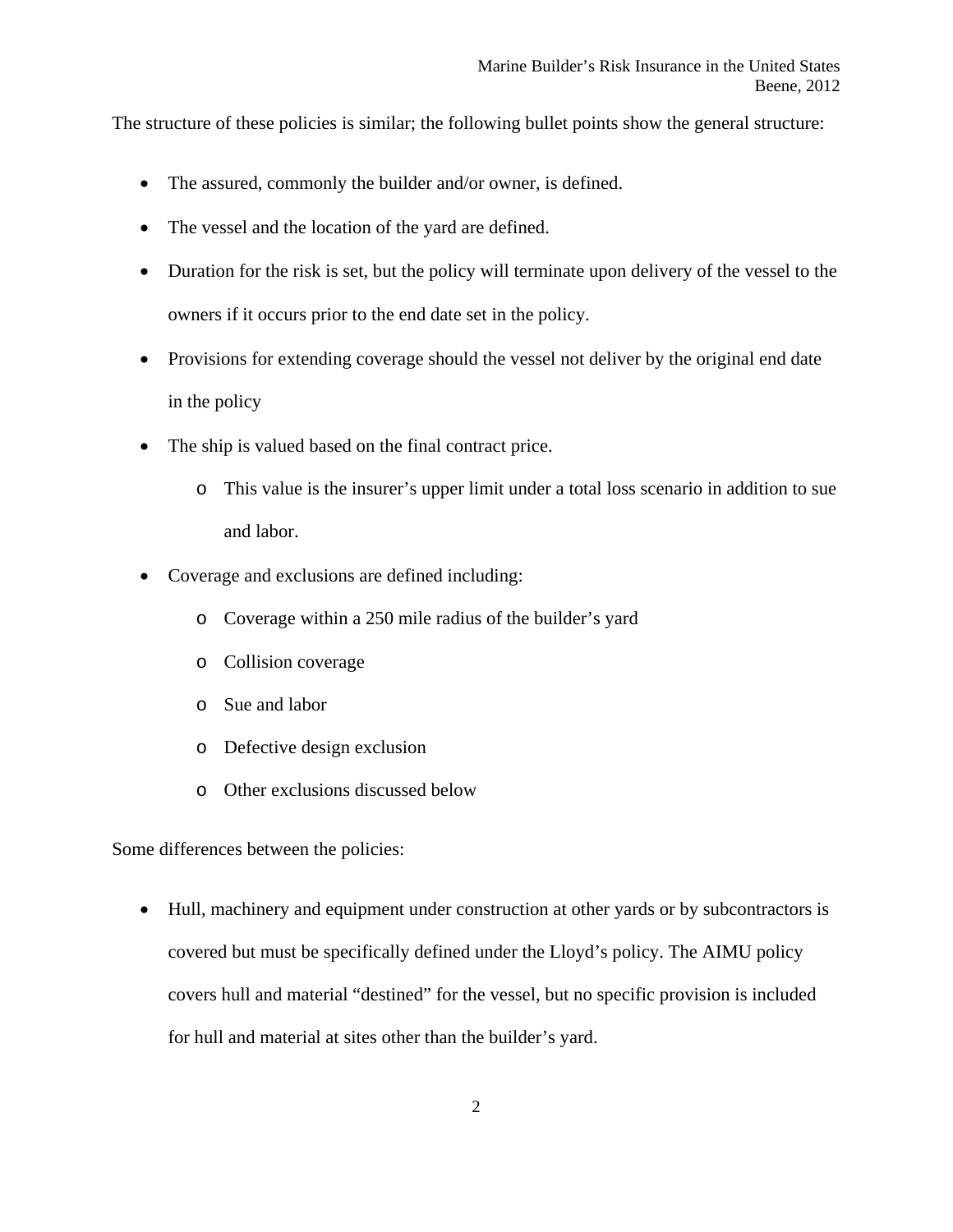• Amount insured, premiums, deductibles and the ship's agreed value are written directly into the AIMU policy, but not in the Lloyd's policy.

These policies<sup>[5](#page-3-0)</sup> provide "all risk" coverage to the builder.

Marine insurance, including salvage work, was provided on an "all risks" basis, reflecting the inherent uncertainties and multiple perils that involve work at sea. When marine insurers first began underwriting builder's risk insurance some created "inland marine" underwriting departments, which continued using "all risk" forms of insurance. [6](#page-3-1)

The policies provide some exclusion for losses due to War, Strikes, Malicious Acts and Nuclear Incidents. In addition to exclusions named in the policies, courts have found that "All Risks" does not cover everything.<sup>[7](#page-3-2)</sup> These cases will be discussed below.

#### **Jurisdiction and Governing Law**

 $\overline{\phantom{a}}$ 

When disagreements between builders, owners, and insurers can't be resolved through dispute resolution and arbitration, these policies come under review by the courts. Marine insurance contracts, including marine builder's risk, are under Admiralty Jurisdiction.<sup>[8](#page-3-3)</sup> Admiralty jurisdiction gives the federal courts the ability to hear these cases as provided by the Constitution under Article 3 Section 2. However, the "savings to suitors" clause of 28 USC § 1331 provides

<span id="page-3-1"></span><span id="page-3-0"></span><sup>&</sup>lt;sup>5</sup> Lloyd's Institute Clauses for Builders' Risks; American Institute for Marine Underwriter's Builder's Risk Clauses <sup>6</sup> Construction Briefings No. 2005-6<br><sup>7</sup> Trinity Industries, Inc. v. Insurance Co. of North America, 9

<span id="page-3-2"></span>

<span id="page-3-3"></span><sup>&</sup>lt;sup>8</sup>"A marine insurance contract is a marine contract within federal admiralty jurisdiction."

AGIP Petroleum Co., Inc. v. Gulf Island Fabrication, Inc., 920 F. Supp. 1318, 1322 (S.D. Tex. 1996)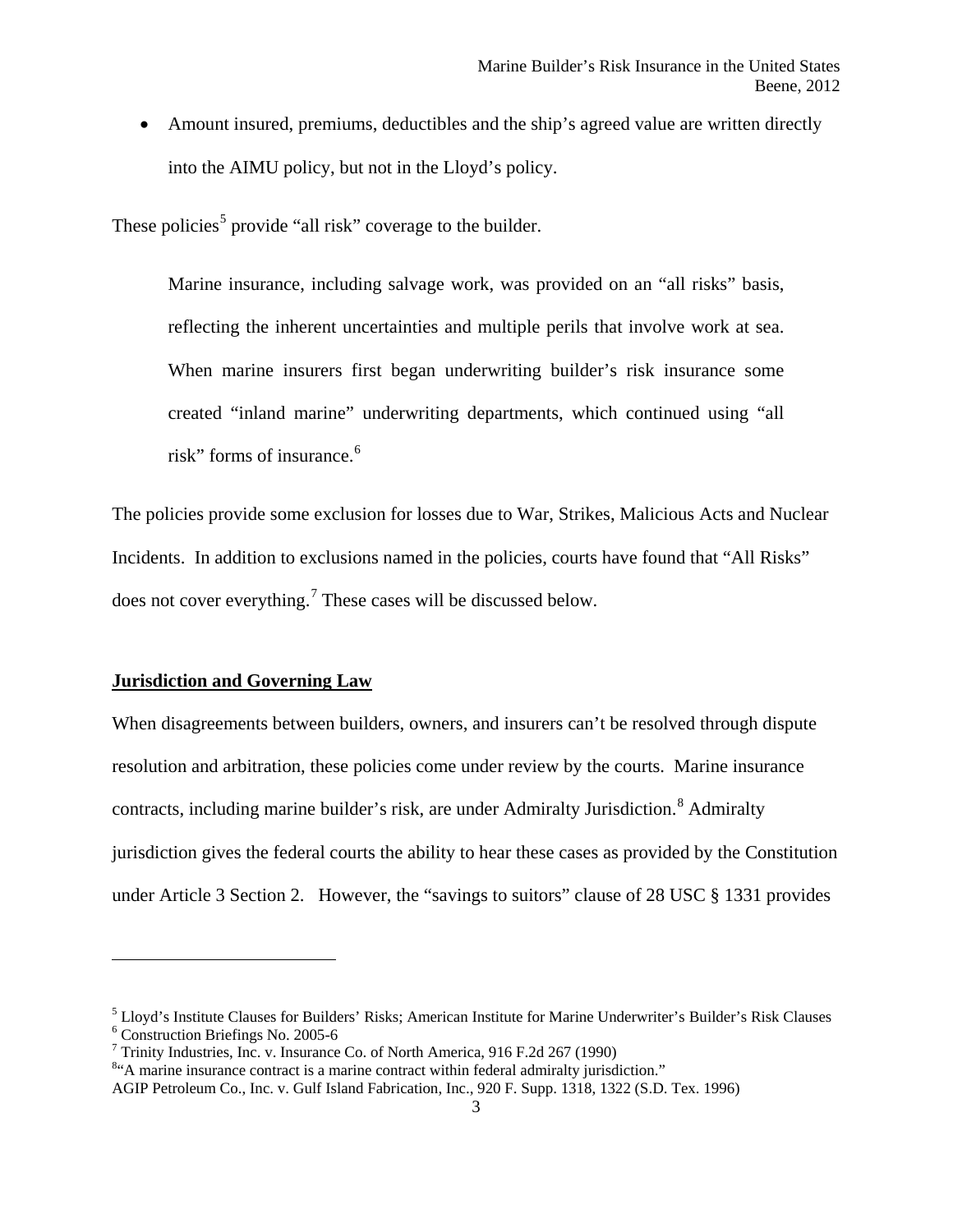that these claims may be filed in State Courts. Builder's risk cases have also been brought on diversity jurisdiction<sup>[9](#page-4-0)</sup>. Another factor that can help push builders' cases into state court is "the interesting factor that traditionally contracts for the construction of a ship are not ordinarily within the Article III maritime and admiralty jurisdiction."<sup>[10](#page-4-1)</sup> The U.S. Supreme court has made the same finding in *Kossik v. United Fruit*: "certain common types of contract: a contract to repair, or to insure a ship, is maritime, but a contract to build a ship is not."[11](#page-4-2) Litigation over builder's risk contracts and shipbuilding contracts is often intertwined.

Governing law in Marine Insurance cases was defined by the Supreme Court in its decision in Wilburn Boat.<sup>[12](#page-4-3)</sup> In its holding, the court left the regulation of marine insurance contracts to the states:

Under our present system of diverse state regulations, which is as old as the Union, the insurance business has become one of the great enterprises of the Nation. Congress has been exceedingly cautious about disturbing this system, even as to marine insurance where congressional power is undoubted. We, like Congress, leave the regulation of marine insurance where it has been-with the States.<sup>[13](#page-4-4)</sup>

<span id="page-4-0"></span><sup>&</sup>lt;sup>9</sup>Fireman's Fund Ins. Co. v. Sneed's Shipbuilding, Inc., 803 F. Supp. 2d 530, 533 (E.D. La. 2011); Dravo Corp. v. Litton Sys., Inc., 379 F. Supp. 37, 39 (S.D. Miss. 1974); Magnum Marine Corp., N.V. v. Great Am. Ins. Co., 835 F.2d 265, 266 (11th Cir. 1988)<br><sup>10</sup> Walter v. Marine Office of Am., 537 F.2d 89, 94 (5th Cir. 1976)

<span id="page-4-4"></span>

<span id="page-4-3"></span><span id="page-4-2"></span><span id="page-4-1"></span><sup>&</sup>lt;sup>11</sup> Kossick v. United Fruit Co., 365 U.S. 731, 735, 81 S. Ct. 886, 890, 6 L. Ed. 2d 56 (1961)<br><sup>12</sup> Wilburn Boat Co. v. Fireman's Fund Ins. Co., 348 U.S. 310, 75 S. Ct. 368, 99 L. Ed. 337 (1955)<br><sup>13</sup> Ibid.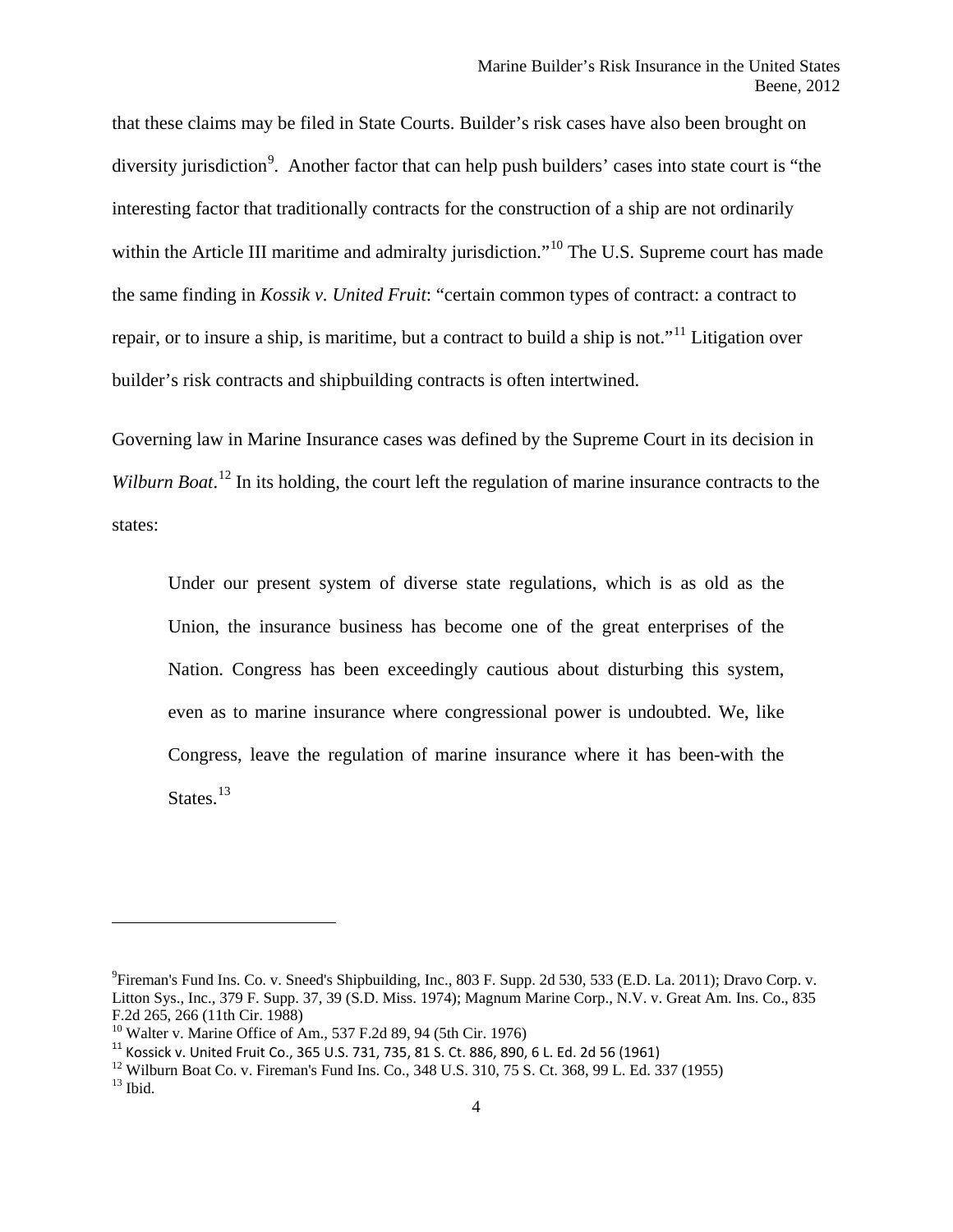Marine Builder's Risk Insurance contracts with Lloyd's are "subject to English law and practice"<sup>[14](#page-5-0)</sup> and the choice of law and venue clauses in marine insurance contracts was upheld in Richards v. Lloyds of London.<sup>[15](#page-5-1)</sup> The 5<sup>th</sup> Circuit en banc found that U.S. plaintiffs had sufficient remedies available to them under English Law and in English Courts, and upheld the choice clauses in the policy. This paper will focus on cases heard in the U.S., and the AIMU Builder's Risk Clauses. This does not mean, however, that cases involving Lloyd's insurance contracts are not heard in the U.S. $^{16}$  $^{16}$  $^{16}$ 

#### **Claims**

 $\overline{\phantom{a}}$ 

#### **Coverage of Contractual Claims under 'All Risk" Policies**

When the delivery of a ship is delayed, the owner suffers a loss of use of the vessel. To protect themselves from this loss, owners write into the contract a clause for the builder to pay liquidated damages should the vessel deliver late. These damages are called contractual damages, as they are part of the contract between the builder and the owner.

In *Stanley v. Onetta Boat Works*, [17](#page-5-3) decided in 1969 by the U.S. District Court in Oregon, the builder's insurer was found liable to pay for loss of use. Onetta Boat Works delivered a vessel that was not seaworthy. The repair of the unseaworthy condition led to lost fishing days for the vessel's owner and Onetta was found liable for the owner's lost profits for the season. The Court found that Onetta was covered for these contractual damages (the unseaworthy state was a

<span id="page-5-1"></span>

<span id="page-5-3"></span><span id="page-5-2"></span>

<span id="page-5-0"></span><sup>&</sup>lt;sup>14</sup> Lloyd's Institute Clauses for Builders' Risks<br>
<sup>15</sup> Richards v. Lloyds of London, 135 F,3d 1289 (5<sup>th</sup> Cir 1998)<br>
<sup>16</sup> Certain Underwriters at Lloyd's v. Montford, 52 F.3d 219 (1995)<br>
<sup>17</sup> Stanley v. Onetta Boat Work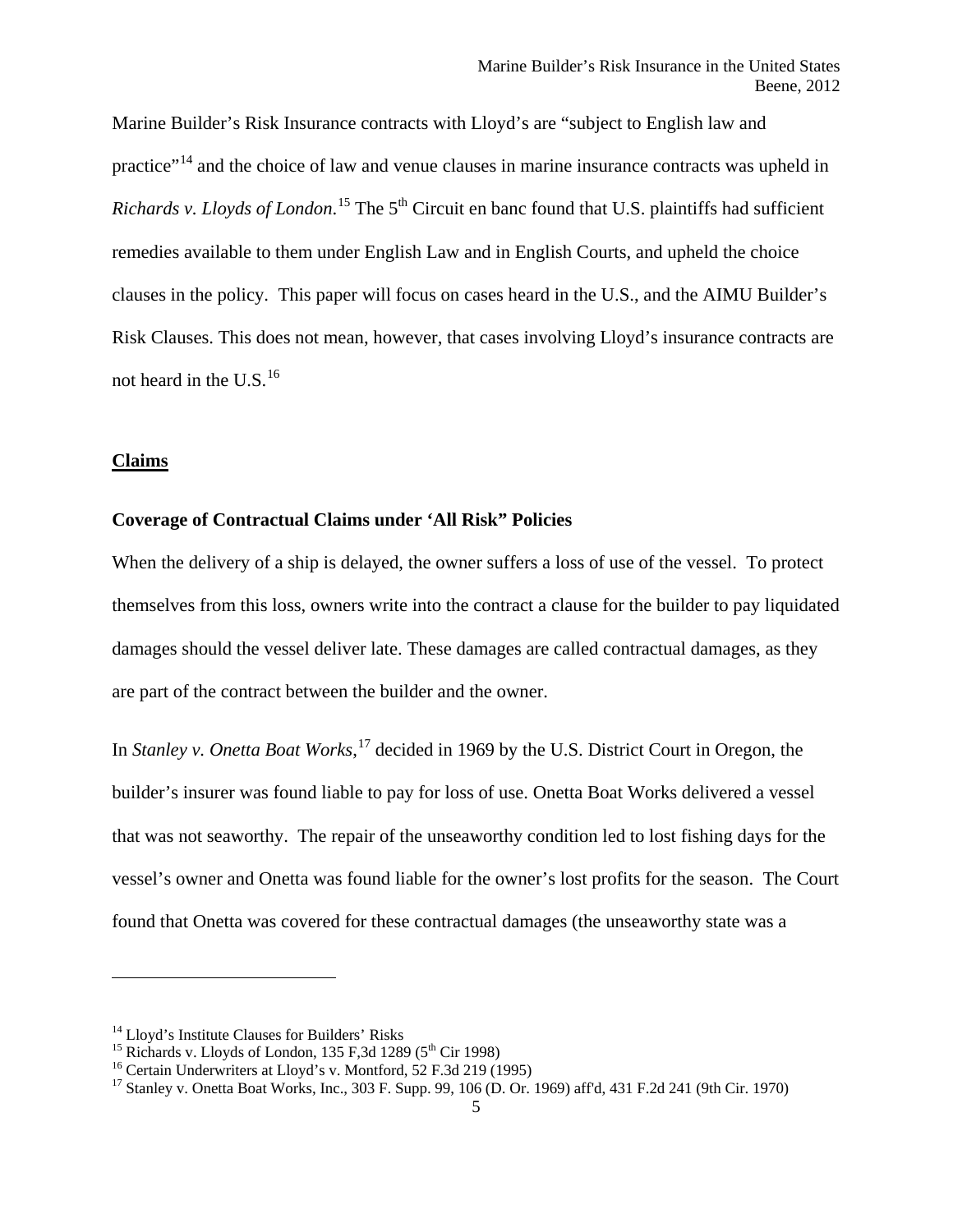breach of contract) under its builder's risk policy with Union Insurance. The court overcame obstacles within the policy in its finding. The policy excluded consequential damages or loss from delay, and it expired upon vessel delivery. The court reasoned:

'All Risk' insurance policies have been construed in many cases, including *C. H. Leavell & Co. v. Fireman's Fund Ins. Co.*, 372 F.2d 784 (9th Cir. 1967), where it is said that such a policy creates a special type of coverage extending to risk not usually covered by other policies and that recovery under an 'All Risk' policy will be allowed for all fortuitous losses not resulting from misconduct or fraud, unless the policy contains a specific provision, expressly excluding the loss from coverage.[18](#page-6-0)

Damage that flowed from defects had been built into the ship, and from a mishap at launching, was not consequential damage and covered in the "all risk" policy. This decision has been significantly narrowed by the following cases. It seems that the "special type of coverage" for an "all risk policy" is eroding.

A more recent case, *Bender v. Brasileiro*<sup>[19](#page-6-1)</sup> shows that the expansive coverage of contractual damages in *Stanley* may no longer be available to builders. While not negatively treating *Stanley*, the decision here significantly narrows the holding. In *Bender*, sections of drydock under construction for Todd Shipbuilding broke loose and were damaged. The repair of the damages caused a delayed delivery to Todd. Todd made a claim against Bender under its liquidated

<span id="page-6-0"></span><sup>18</sup> Stanley v. Onetta Boat Works, Inc., 303 F. Supp. 99, 106 (D. Or. 1969) aff'd, 431 F.2d 241 (9th Cir. 1970)

<span id="page-6-1"></span><sup>&</sup>lt;sup>19</sup> Bender Shipbuilding & Repair Co., Inc. v. Brasileiro, 874 F.2d 1551, 1553 (11th Cir. 1989)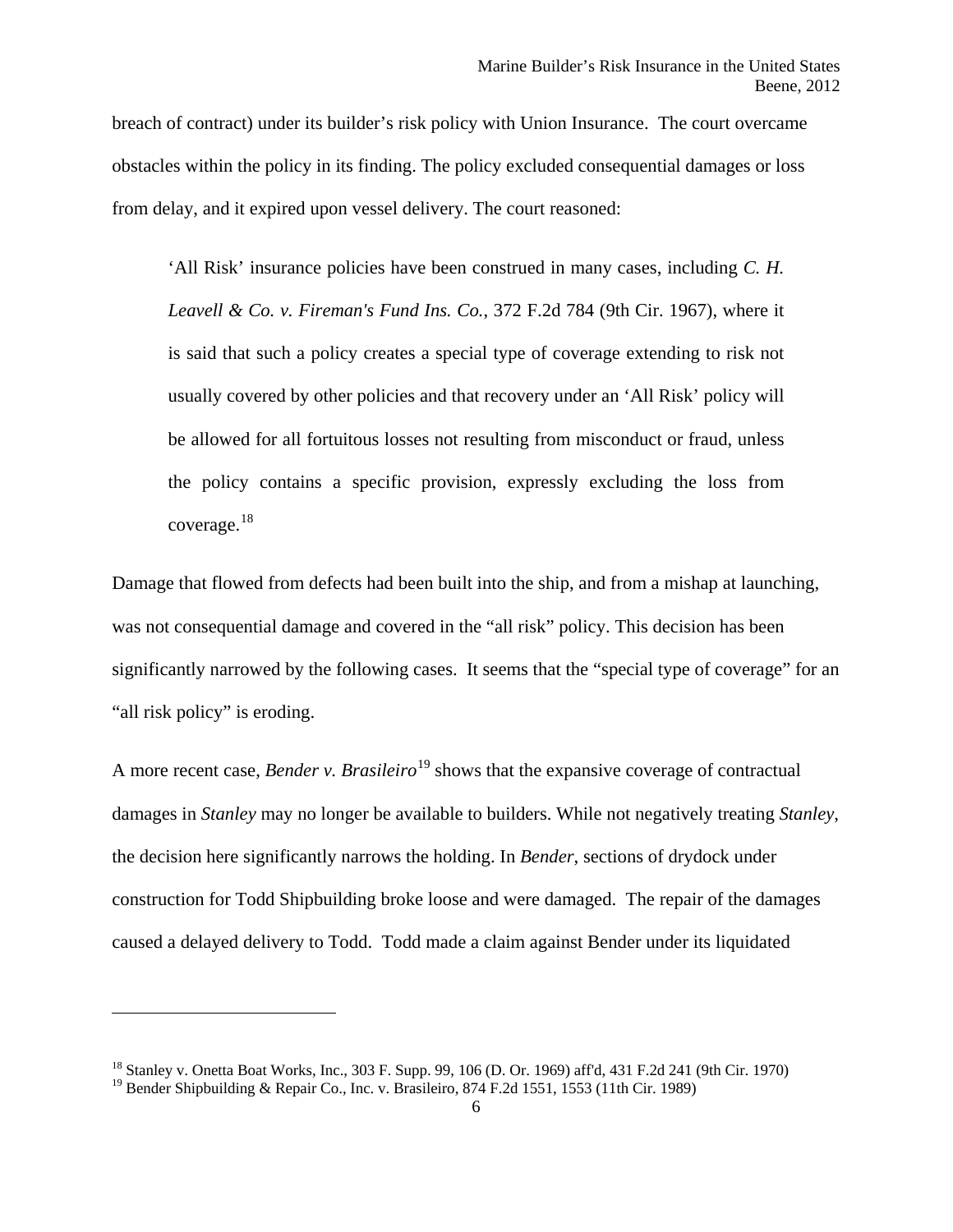damages clause for late delivery. Bender contacted its builder's risk insurer, Hartford. Hartford had sold Bender a policy based on the American Institute Builder's Risk Clauses.

Bender made a claim under the collision liability clause for defense from Todd's suit. Hartford denied the claim. Bender settled with Todd for over \$350K. Bender then brought suit in District court against Hartford and was successful. Hartford then appealed to the  $11<sup>th</sup>$  Circuit.

In its decision, the appellate court found that the district court erred in extending coverage for liquidated damages to Bender under the builder's risk policy. It reasoned that Hartford:

By issuing the Hull Risks policy, did not undertake to protect Todd from all risks involving construction of the drydock, especially contractual risks of which the Hartford apparently had no knowledge. The terms of the separate Bender-Todd contract were not incorporated into the Hull Risks policy, nor was any such incorporation necessary to accomplish the goals of the policy. To extend the coverage of the Hull Risks policy or the Collision Liability clause to the type of risks which Bender created by entering the contract with Todd would greatly expand the intended coverage of the policy and clause and likely result in higher premiums to account for the additional risks covered.

From *Bender*, it is apparent that contractual damages are no longer covered by the "all risk" policy.

#### **Defective Workmanship**

In addition to contractual damages, courts have interpreted "all risk" builder's insurance policies to not cover losses from the repair of defective workmanship. *Trinity Industries, INC v.*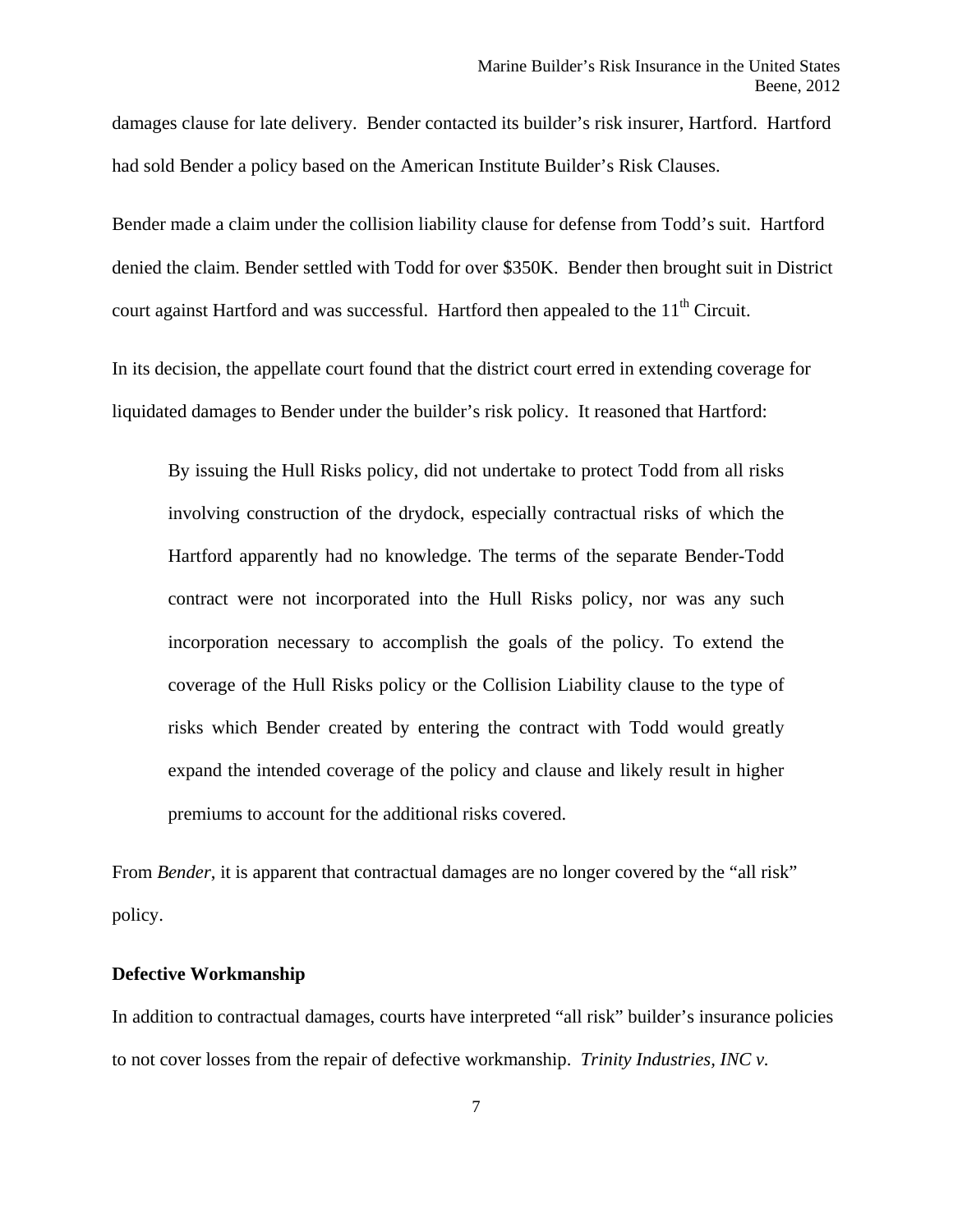*Insurance Company of North America* provides an example of how U.S. courts deal with defective workmanship<sup>20</sup>. In the 1980s, Halter Marine, a medium size shipbuilder in the U.S., built 180' supply boats for Leam, an offshore oil and gas drilling company. One of these vessels, the M/V Leam Alabama, was discovered to have been built with a twist in the hull, making the vessel difficult to trim, an important part of keeping the vessel stable. An arbitration panel found that the twist violated the warranty of workmanlike performance under the construction contract and awarded Leam \$2.3M. Halter had taken out builder's risk insurance, as a condition of the construction contract with Leam. Insurance Company of North America (INA) insured Halter under the American Institute Builder's Risk Clauses form. This policy insured "against all risks of physical loss of or damage."

After the arbitration award was upheld in court, Halter formally demanded reimbursement from INA. INA refused and Halter brought suit in The U.S. District Court for the Eastern District of Louisiana. In trial court Halter prevailed, with the Louisiana District court finding that the arbitration award was covered under the policy; INA appealed. On appeal, the  $5<sup>th</sup>$  Circuit overturned. Halter argued that defective workmanship was covered under the policy with INA, and that the twist was damage. Judge Wisdom was not swayed by Halter's argument and reasoned:

We have trouble with the notion that a Builder's Risk policy covers the cost incurred by the policyholder to correct faulty workmanship. While we recognize that courts, including ourselves, have used broad language in describing the extent

<span id="page-8-0"></span><sup>20</sup> Trinity Indus., Inc. v. Ins. Co. of N. Am., 916 F.2d 267, 269 (5th Cir. 1990)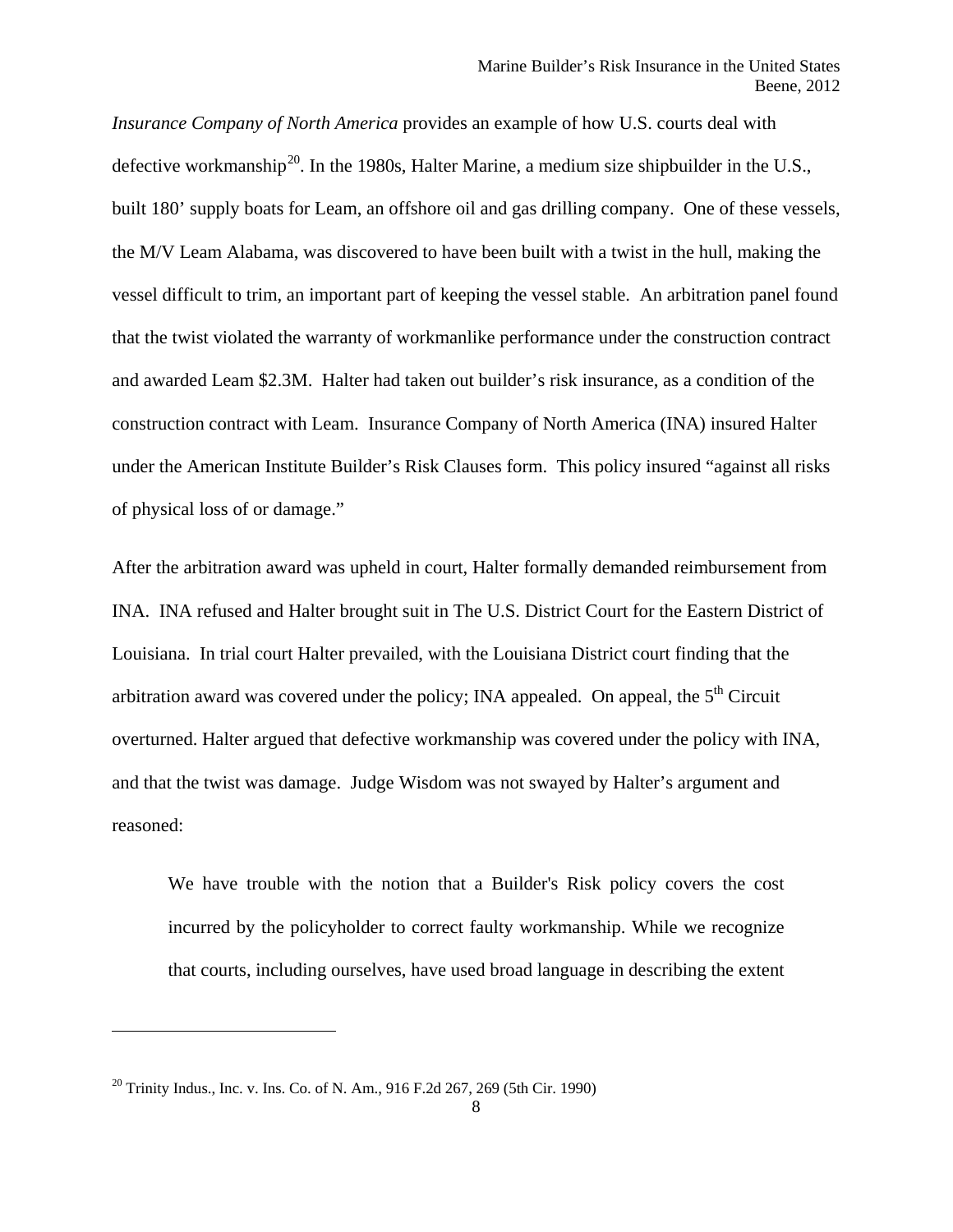of the coverage provided by an all risks policy, we are convinced that neither party intended for the Builder's Risk policy to cover the cost of repairing plaintiff's mistakes in construction. $^{21}$  $^{21}$  $^{21}$ 

The court interpreted "physical loss or damage" as not including the cost to repair defective workmanship. But even if it had, Halter's claim against INA had not been filed for recovery due to the twist, but recovery of the arbitration amount awarded to Leam. Following the decision in *Bender v. Brasileiro*<sup>[22](#page-9-1)</sup>, discussed above, the court held that the builder's risk policy did not cover contractual risks to Leam. In addition, the court ruled that attorney fees incurred by Halter defending the initial claim from Leam were not covered under the sue and labor clause.

An argument can be made that, by interpreting losses due to defective workmanship as not covered under an "all risk" policy, the policy effectively insures no risks.<sup>[23](#page-9-2)</sup> This is because most builders' risks claims can be tied at some point to an error in workmanship. The  $5<sup>th</sup>$  circuit combatted this argument by distinguishing Trinity, stating:

We are mindful of the many cases that have found defective workmanship to be a risk covered by all risk policies. These cases, however, have dealt with an accident caused by defective workmanship, not with the cost of replacing or repairing defective workmanship. [24](#page-9-3)

<span id="page-9-1"></span><span id="page-9-0"></span><sup>&</sup>lt;sup>21</sup> Trinity Indus., Inc. v. Ins. Co. of N. Am., 916 F.2d 267, 269 (5th Cir. 1990)<br>
<sup>22</sup> Bender Shipbuilding & Repair Co., Inc. v. Brasileiro, 874 F.2d 1551, 1553 (11th Cir. 1989)<br>
<sup>23</sup> Construction Briefings No. 2005-6<br>

<span id="page-9-2"></span>

<span id="page-9-3"></span>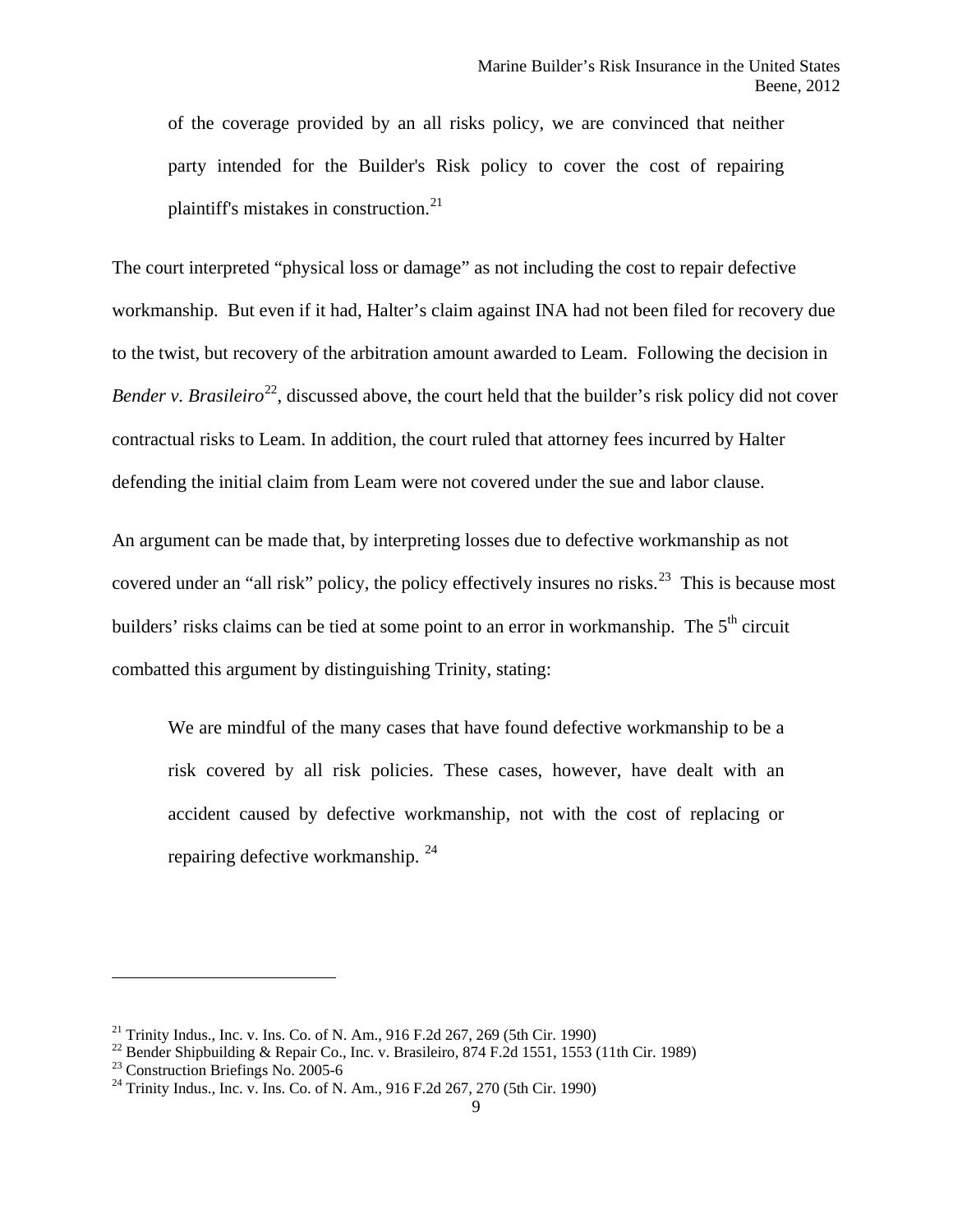Therefore, if the boat in Trinity had experienced an accident, such as capsizing at pier due to stability issues brought on by the twist, the fact that the twist was due to defective workmanship would not bar recovery from the loss due to the capsize.

A Texas Appeals court followed reasoning similar to *Trinity* in *North American Shipbuilding v. Southern Marine & Aviation Underwriting*. [25](#page-10-0) In 1990 North American contracted to construct a ship. North American purchased a builder's risk policy (American Institute Builder's Risk Clauses form) from Southern Marine, a wholesale broker. This policy was insured by a Lloyd's underwriter. During construction, North American found that it had faulty welds in the vessel. The builder traced the cause to improperly mixed welding gas from its supplier. North American repaired the welds and filed a \$1M insurance claim for the repair cost. The Lloyds underwriter denied coverage and North American sued in Texas state court. The trial court granted summary judgment in favor of the underwriter on its motion that "faulty initial construction does not constitute "physical loss of or damage to" the vessel under a builder's risk policy and therefore is not covered."<sup>[26](#page-10-1)</sup>

On appeal, North American attempted to distinguish their case from *Trinity*. First North American stated that Texas contract interpretation principles differed from Louisiana. The Texas Appeals court disagreed; finding the contract interpretation principle in Louisiana "intentions of the parties, as determined by policy language, determine the extent of coverage" was the same in Texas. $27$ 

l

<span id="page-10-2"></span>

<span id="page-10-1"></span><span id="page-10-0"></span><sup>&</sup>lt;sup>25</sup> N. Am. Shipbuilding, Inc. v. S. Marine & Aviation Underwriting, Inc., 930 S.W.2d 829 (Tex. App. 1996) <sup>26</sup> N. Am. Shipbuilding, Inc. v. S. Marine & Aviation Underwriting, Inc., 930 S.W.2d 829 (Tex. App. 1996) <sup>27</sup> Ib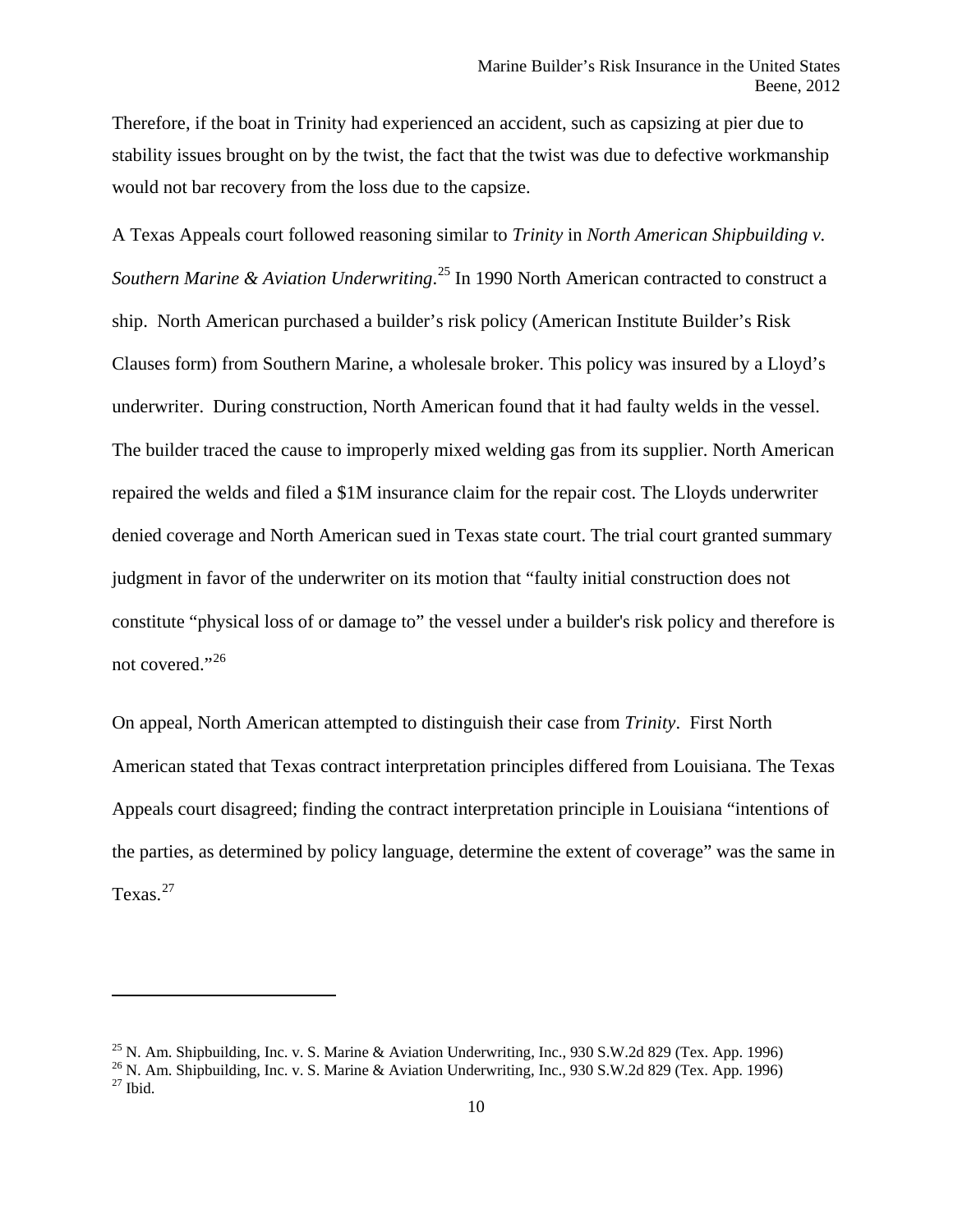Next, North American argued that the damages were due to its supplier, and not a contractual liability. The court found that the *Trinity* decision was not based solely on non-coverage of contractual risks, but also that the term "physical loss and damage" did not include defective workmanship.

The third argument North American brought forth was that unlike *Trinity*, where the twist was not immediate and could be managed without immediate repair, fixing the faulty welds was necessary and performed immediately. The Texas court again on the *Trinity* interpretation of "physical loss or damage" that because the welds were defective to begin with, there was no loss or damage.

North American's fourth contention was that it differed from the plaintiffs in *Trinity* because the faulty welds were not its fault. The court found that North American misinterpreted the holding in *Trinity*:

Under North American's interpretation, a builder's risk policy effectively would guarantee the quality of every component used in a vessel's construction, as long as the builder was not at fault in the way it used the component. This interpretation transforms a builder's risk policy into a performance bond.<sup>[28](#page-11-0)</sup>

<span id="page-11-0"></span><sup>&</sup>lt;sup>28</sup> N. Am. Shipbuilding, Inc. v. S. Marine & Aviation Underwriting, Inc., 930 S.W.2d 829, 834 (Tex. App. 1996)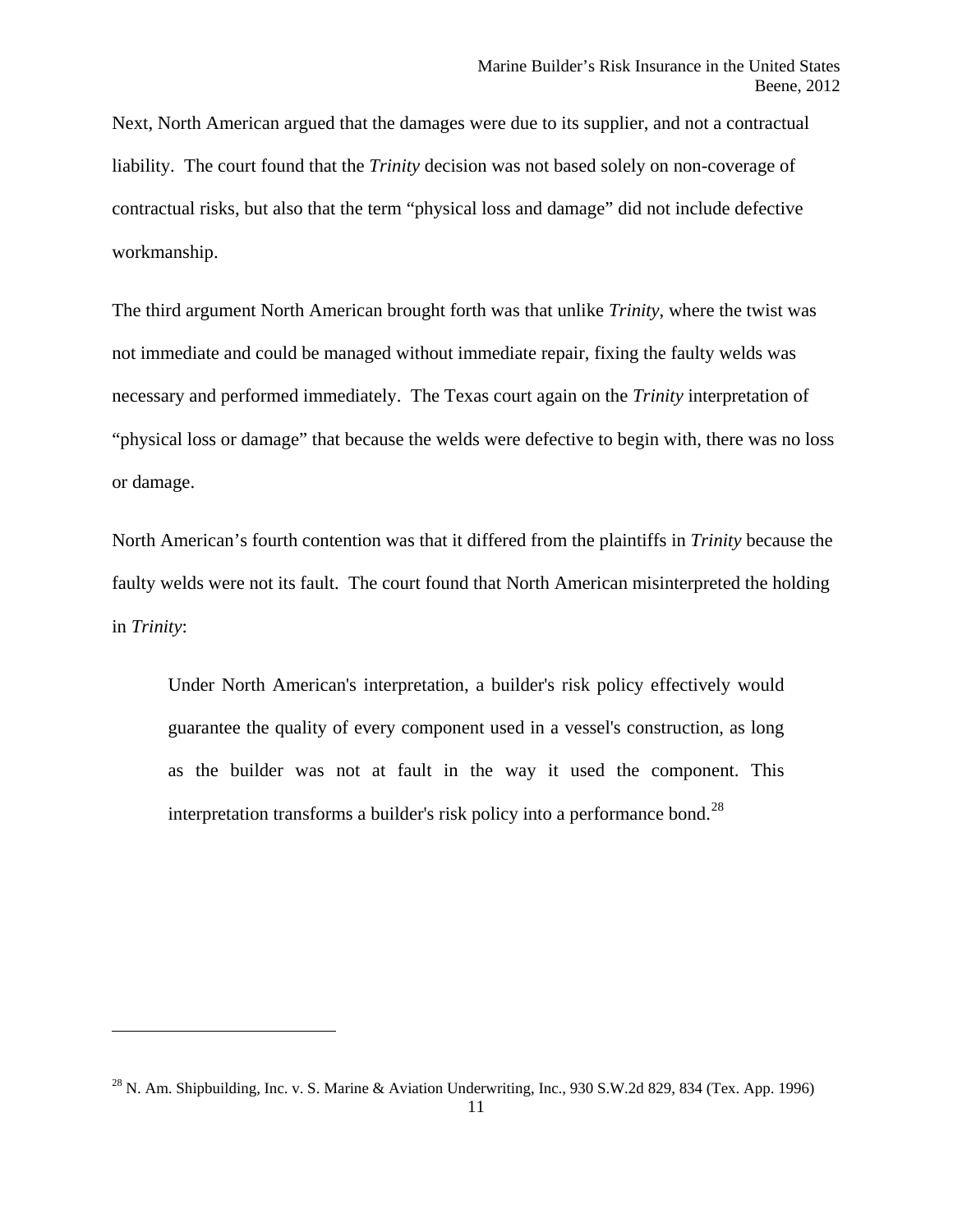North American made a fifth contention that an "all risk" policy covers "all risks except those specifically excluded."<sup>29</sup> The court's response was that defective workmanship need not be specifically excluded as "they are not covered to begin with."<sup>[30](#page-12-1)</sup>

Finally, North American argued that it intended the contract to cover losses from defective workmanship. The court held that the policy is to be interpreted by its language, not intent.

A third case, *Fireman's Fund v. Sneed's Shipbuilding*[31,](#page-12-2) decided in 2011 by The U.S. District Court for the Eastern District of Louisiana, also followed *Trinity*. Sneed contracted to build a drydock for Superior Shipyard and Fabrication. Superior sued Sneed for breach of contract for failing to meet contract specifications due to defective workmanship. The defects included faulty welds, gouges in the dock, defective coating application leading to rust, painting over dirt and sand, and other workmanship issues found during the vessel's trials. Fireman's fund insured Sneeds under an "all risks" builder's policy.

When Sneed requested indemnity from Superior's claim, Fireman's denied the claim and filed an action for declaratory judgment. Sneed argued that the gouges represent physical accidents; however, Sneed's President had said that no collisions had occurred, and Sneed did not present evidence to show an accident had occurred. Sneed also tried to argue that rust was a separate "accidental occurrence resulting from faulty workmanship."[32](#page-12-3) The court saw there might be room for this argument as the *Trinity* decision allows coverage for separate accidents that result from defective workmanship.

<span id="page-12-2"></span>

<span id="page-12-1"></span><span id="page-12-0"></span><sup>&</sup>lt;sup>29</sup> Ibid.<br><sup>30</sup> Ibid.<br><sup>31</sup> Fireman's Fund Ins. Co. v. Sneed's Shipbuilding, Inc., 803 F. Supp. 2d 530, 533 (E.D. La. 2011)<br><sup>32</sup> Fireman's Fund Ins. Co. v. Sneed's Shipbuilding, Inc., 803 F. Supp. 2d 530, 536 (E.D. La. 201

<span id="page-12-3"></span>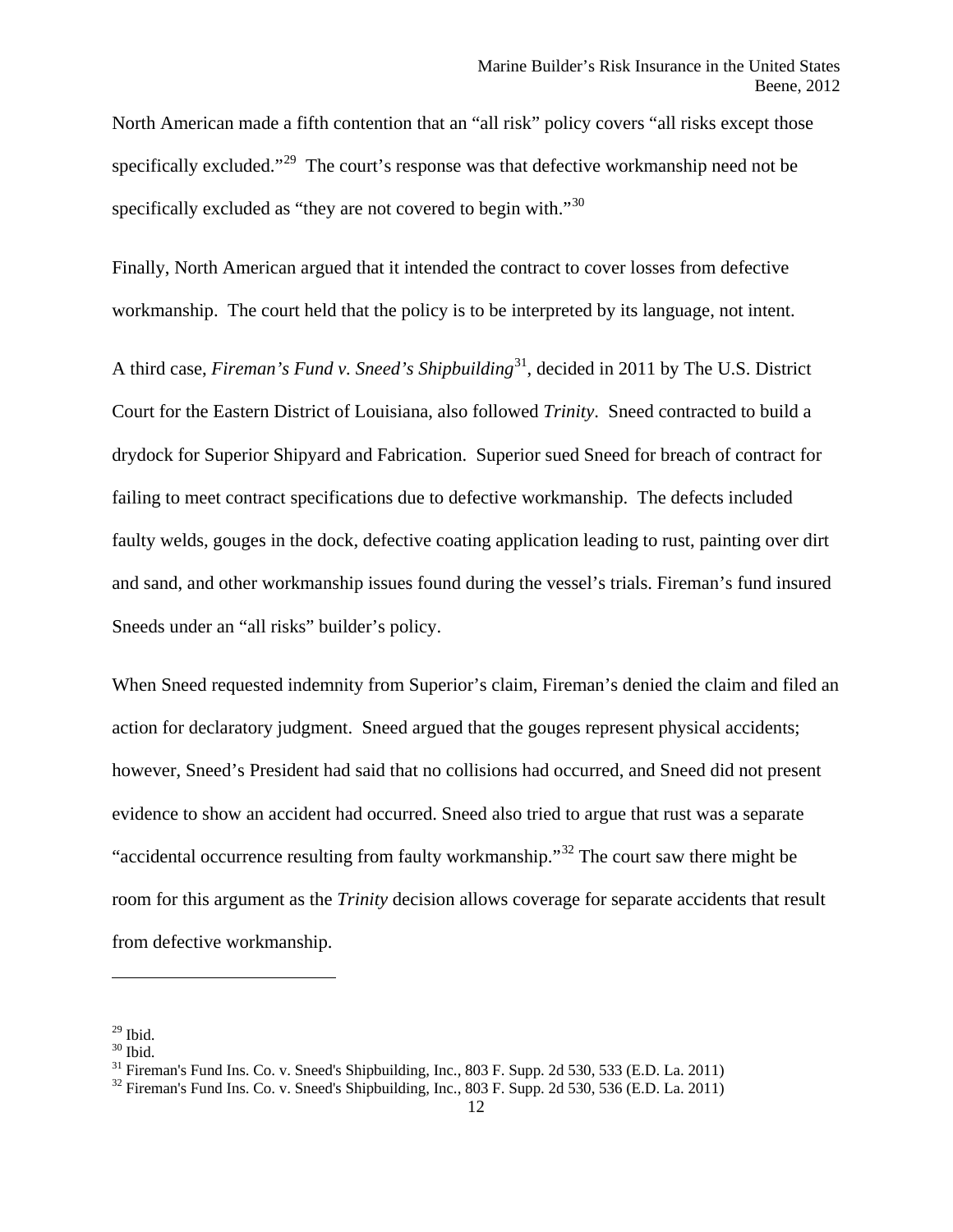The cases cited by Sneed all dealt with defective workmanship causing damage in a separate event to another's product, where the damaged dry-dock was Sneed's own product. As held in *Trinity*, in order for there to be an accident, a distinct event had to occur. Here, Sneed had built defects into the drydock, leading to the rust. There was no initial state in which the coating was good, therefore the rust was part of the inherent defect. The court did not find the rust to be a distinct event from the application of improper coating.

The decisions in the above cases shows that repairs due to defective workmanship are not covered under "all risk" builder's policies. *Trinity* left the door open for accidents caused by defective workmanship to be covered as long as they were a "discrete event that a reasonable person would call an accident."[33](#page-13-0) It can be inferred from the *North American* case that "discrete event" does not include defective workmanship requiring immediate and necessary repair. *Fireman's Fund* further limited the definition of an accident as there was no coverage even when hull damage was present and defective workmanship led to premature rusting. Classifying what is and what is not an accident appears to be the key in defective workmanship claims.

#### **Design Changes**

 $\overline{\phantom{a}}$ 

When an insurer signs a contract to insure a vessel, it expects to be notified of any material changes in the vessel. This prevents the builder from changing the ship design to one more hazardous to build without a commensurate increase in premium. The AIMU policy on design changes reads:

In the event of any material change in the specifications or design of the Vessel

<span id="page-13-0"></span><sup>33</sup> Trinity Indus., Inc. v. Ins. Co. of N. Am., 916 F.2d 267, 270 (5th Cir. 1990)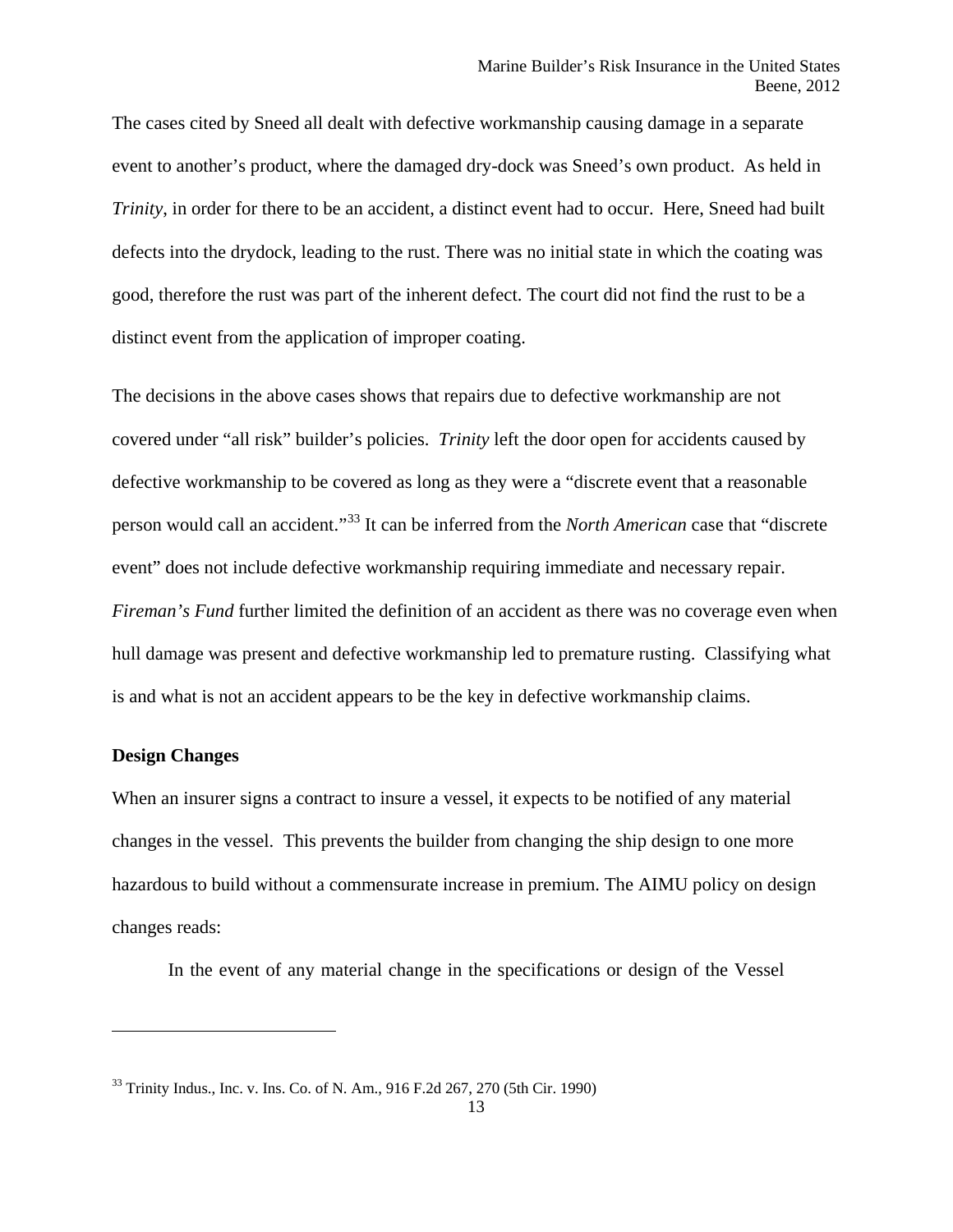from that originally represented to the Underwriters, such change is held covered provided (a) notice is given to Underwriters immediately following such change, and (b) any amended terms of cover and any additional premium required by the Underwriters are agreed to by the Assured.<sup>[34](#page-14-0)</sup>

This clause was interpreted in an unreported case by the U.S. District Court in the Eastern District of Louisiana in *Felham Enterprises v. Certain Underwriters at Lloyds.*[35](#page-14-1) In *Felham*, a yacht under construction at Trinity Yachts and insured by Zurich caught fire. Halter had hired Trinity to build the yacht and had taken out an AIMU builder's risk policy with Zurich. Zurich alleged that the yacht would not have met classification standards, and therefore that the specifications had materially changed. However, Zurich failed to obtain specifications or drawings of the yacht, or even visit the yard. The court held that:

Because Zurich has not shown that there were any original representations as to the specifications or design of the ULYSSES, Zurich cannot establish that there was any subsequent misrepresentation. Even assuming representations were made to Zurich with respect to the specifications or design of the ULYSSES, Zurich failed to establish that any original representations were ever changed by Halter.<sup>[36](#page-14-2)</sup>

This case shows that it is important for an insurer to obtain and review vessel specifications or else the design change clause will not afford it protection.

<span id="page-14-0"></span><sup>&</sup>lt;sup>34</sup> American Institute for Marine Underwriter's Builder's Risk Clauses

<span id="page-14-1"></span><sup>&</sup>lt;sup>35</sup> Felham Enterprises (Cayman) Ltd. v. Certain Underwriters at Lloyds, CIV.A.02-3588, 2005 WL 2050284 (E.D. La. Aug. 2, 2005)

<span id="page-14-2"></span><sup>&</sup>lt;sup>36</sup> Felham Enterprises (Cayman) Ltd. v. Certain Underwriters at Lloyds, CIV.A.02-3588, 2005 WL 2050284 (E.D. La. Aug. 2, 2005)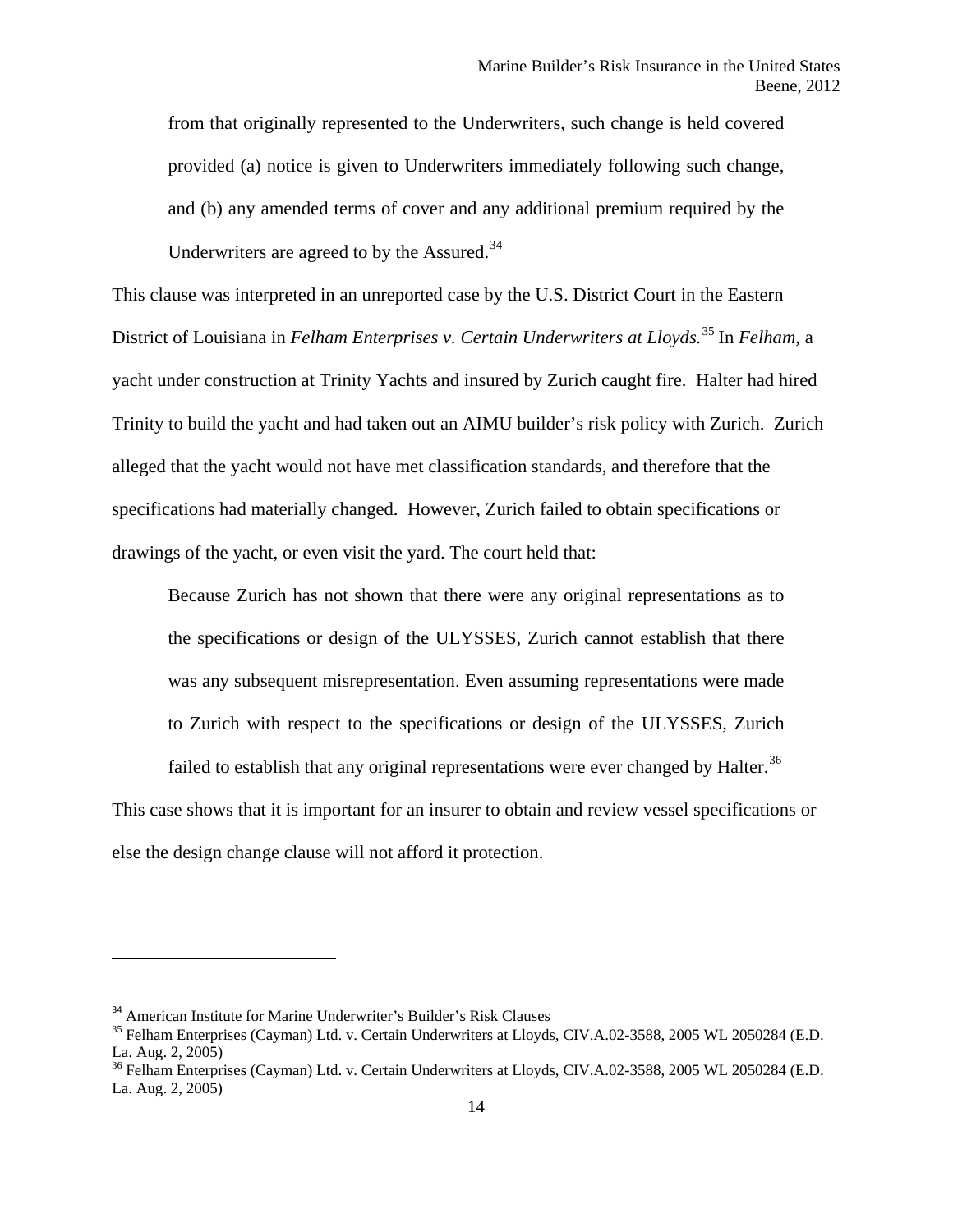#### **Claims after Policy Expiration**

As noted in the policy section above, Marine builder's risk policies expire upon delivery of the vessel to the owner. However, The *Stanley* decision allowed recovery for lost profits experienced after delivery. *Rydman v. Martinolich[37](#page-15-0)* did not allow such recovery. Rydman ordered a fishing vessel from Martinolich Shipbuilding. Martiniolich bought a builder's risk policy (AIMU Builder's Risk Clauses form) to cover construction of the vessel. After delivery, the vessel sank. Rydman brought an action to recover for the loss of his vessel in the Washington State Court.

The trial court dismissed Rydman's action and he appealed. The Court of Appeals of Washington applied the following principle in its review of the policy, "Where the language of a contract is unambiguous, the intent of the parties and meaning of the contract are to be determined from the language alone, without resort to other aids of construction."<sup>38</sup> Unlike *Stanley*, there was no discussion of the special nature of "all risk" insurance contracts. Instead, the court upheld the language of the policy: that coverage expired at delivery.

Rydman attempted to argue that *Stanley* applied to his claim. The Washington Appellate Court held that if *Stanley* stood "for the proposition that a builder's risk insurance policy covers some losses occurring after the policy period, we decline to follow it and rely on the sounder principles of contract construction discussed above."[39](#page-15-2)

l

<span id="page-15-0"></span> $37$  Rydman v. Martinolich Shipbuilding Corp., 13 Wash. App. 150, 153, 534 P.2d 62, 63 (1975)  $38$  Ibid.

<span id="page-15-1"></span>

<span id="page-15-2"></span> $39$  Rydman v. Martinolich Shipbuilding Corp., 13 Wash. App. 150, 154, 534 P.2d 62, 64 (1975)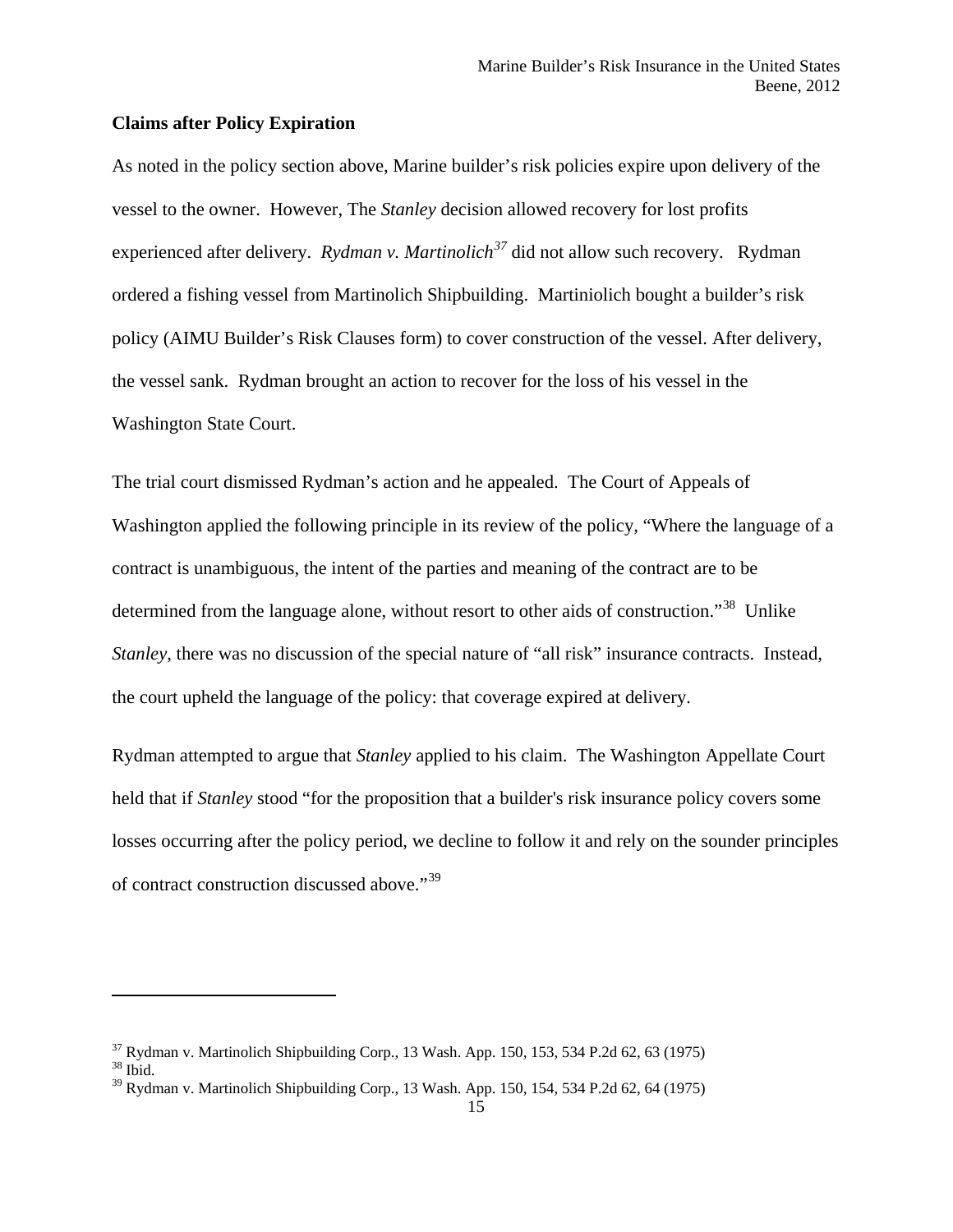The holdings of *Stanley* continue to erode; the *Rydman* holding leaves little room for builder's risk claims after a vessel has been delivered.

One year later, a decision by the 5<sup>th</sup> Circuit in *Walter v. Marine Office of America* helped to define delivery.<sup>40</sup> In this case, a vessel capsized as it was being moved from one yard to another. Walter had contracted with Saint Charles Steel works to build the vessel, and had taken out builder's risk policies with Fireman's. Walter had a taken out a mortgage on the vessel with the U.S. Government. The Government's interests were covered under separate builder's risk policies with Penn (under AIMU clauses), and Lloyd's (under Lloyd's Institute Clauses). After much of the work had been completed, the ship, not yet under its own power, was towed to Bollinger Shipyard to be finished. After completion at Bollinger, Saint Charles was to perform testing work on the vessel. During the tow, the vessel capsized. Repairs at Bollinger amounted to \$76K.

The 5<sup>th</sup> Circuit held that, although the ship had left the builder's yard (Saint Charles), delivery had not occurred:

It is plain from all the policies that the underwriters contemplated that during the continuance of coverage (prior to "delivery") the shipbuilder and the Ownerbuilder had risks physically removed from the precise situs of the shipyard facilities (see notes 3 and 4, supra). The clear purpose to insure those risks if

<span id="page-16-0"></span><sup>40</sup> Walter v. Marine Office of Am., 537 F.2d 89, 95-96 (5th Cir. 1976)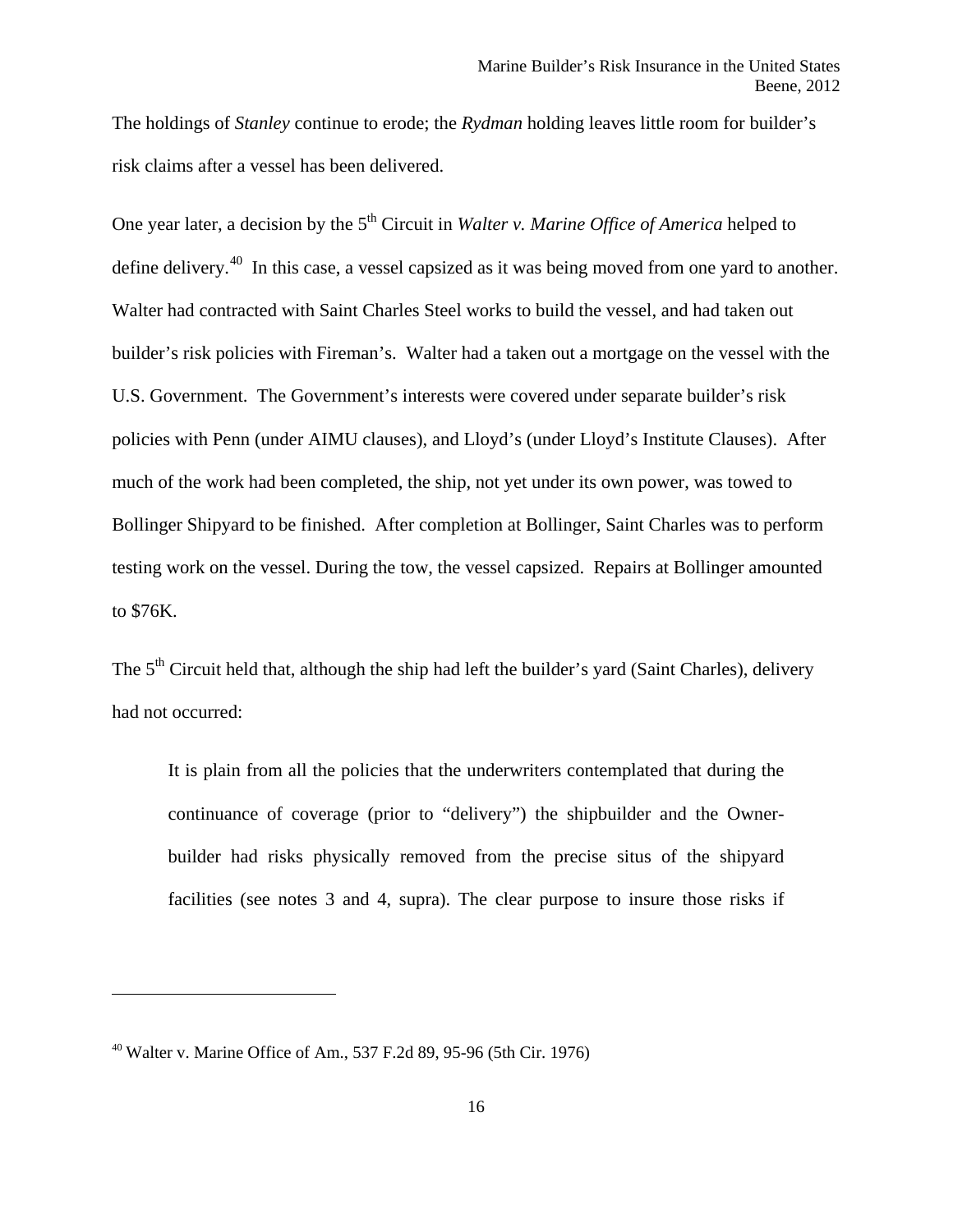otherwise covered reflects the understanding that physical departure from the yard would not ordinarily constitute "delivery."<sup>[41](#page-17-0)</sup>

In situations where a ship is to be transported between yards, it is important for insurers to consider the risks of transit, as delivery of the vessel, when terms are unclear, will be construed in favor of the owner/builder.

#### **Damage to Material Not Yet Attached to a Hull**

Depending on the stage of construction, much of the material that will become a vessel will be located in the builder's warehouses or stored within the yard. Although pre-dating the AMIU clauses, *Ira S. Bushey & Sons v. American Insurance Co*. [42](#page-17-1) provides precedence that this material is covered under an "all risks" builder's policy. Ira had purchased 1.2 million feet of lumber for the repair and construction of vessels. Before it could be used to repair or build a vessel, over half of the timber caught fire. Ira had an expansive "all risk" builder's insurance policy that covered fire damage while under construction, and included materials in the yard. The insurer denied Ira's claim. Its argument in the Court of Appeals of New York was that the vessel was not yet under construction. The appellate court did not accept this argument and held:

The policy should be read, if it can be without twisting words and rendering plain meanings nugatory, so as to make the scheme of the policy reasonable and to

<span id="page-17-1"></span><span id="page-17-0"></span><sup>&</sup>lt;sup>41</sup> Walter v. Marine Office of Am., 537 F.2d 89, 95-96 (5th Cir. 1976)<br><sup>42</sup> Ira S. Bushey & Sons v. Am. Ins. Co., 237 N.Y. 24, 28, 142 N.E. 340, 341 (1923)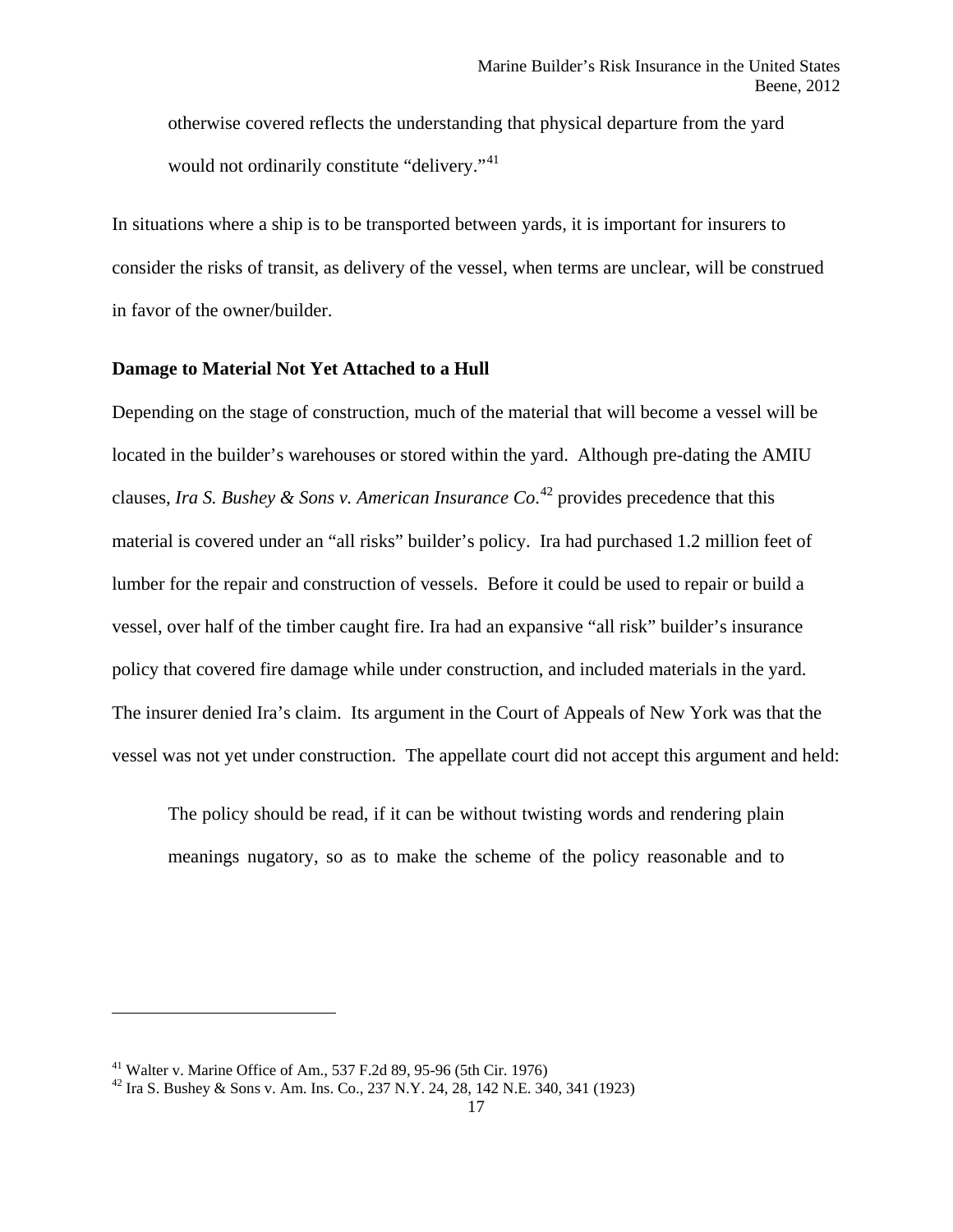protect the builder if a loss to materials on the ground occurs before any of the timbers have been built into the structure. $43$ 

To support this contention, the court determined that "the building of the boat starts just as soon as you start getting that material ready."<sup>[44](#page-18-1)</sup>

A few years later, Ira was involved again in a dispute with an insurer over coverage of materials in *Ira S. Bushey & Sons v. Homes Insurance Co*. [45](#page-18-2) This time a barge that it was building was damaged when the ways upon which it was being constructed collapsed. Ira had an "all risks" builder's insurance policy with Home Insurance Co. Home paid out on the vessel, but not on the ways. Ira brought suit in the New York State Court to recover for the loss of the ways. The ways used by Ira were temporary, and specific to the vessel being built. The policy covered material assigned to the vessel and had specific coverage for "appurtenances, including patterns, molds, etc."<sup>[46](#page-18-3)</sup> The court found that the ways, being specific to that vessel, were covered by that clause. It is likely that the court would not have found in favor of Ira had the ways been a permanent structure at the yard, used for many different vessels.

These two cases show that material that has yet to be put on a vessel, or material not intended to be incorporated into the ship but utilized specifically for that vessel, will be covered under an "all risk" builder's insurance policy.

<span id="page-18-3"></span><span id="page-18-2"></span>

<span id="page-18-1"></span><span id="page-18-0"></span><sup>&</sup>lt;sup>43</sup> Ira S. Bushey & Sons v. Am. Ins. Co., 237 N.Y. 24, 28, 142 N.E. 340, 341 (1923)<br><sup>44</sup> Ibid<br><sup>45</sup> Ira S. Bushey & Sons v. Home Ins. Co., 127 Misc. 342, 343, 216 N.Y.S. 151 (App. Term 1926)<br><sup>46</sup> Ibid.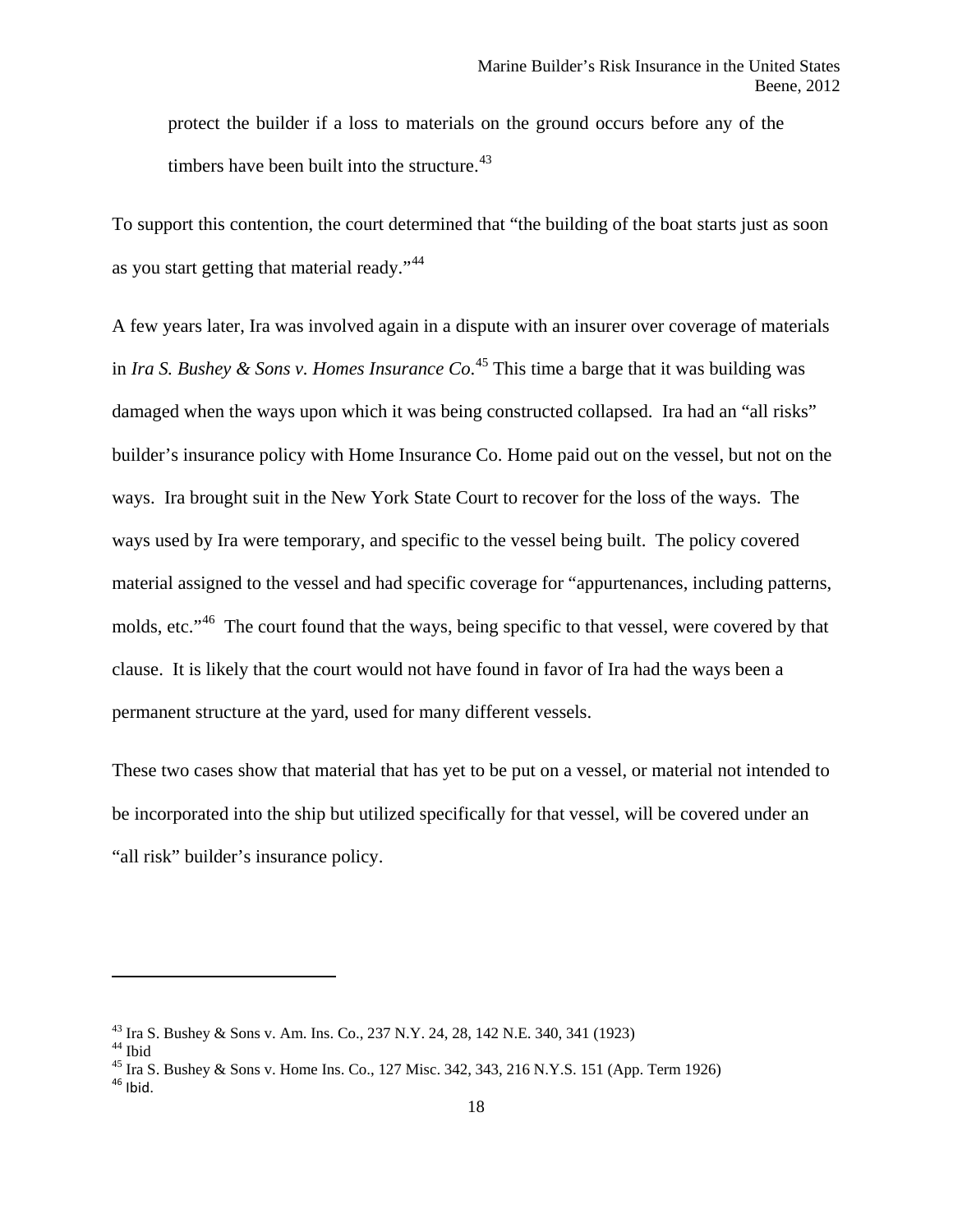#### **Ambiguity**

Ambiguities in builder's risk policies favor the insured. Therefore, it is in the insurer's best interest to ensure the policy is as clearly written as possible. In *Wheeler v. Aetna*<sup>[47](#page-19-0)</sup>, Aetna, the insurer was ordered to pay out a claim for a motorboat that had exploded well after it had been built. Wheeler built motorboats and had shown the subject motorboat at a show in January, 1930. It had taken out a builder's risk policy with Aetna under the AIA Inland Vessel Form. This policy provided general hull policy coverage, "all risks" during construction and included all risk of trials trips within 100 miles of the place of construction. The policy also covered negligence by the master. Extensions of the policy and coverage of the trip taken by the boat had been paid for in effect at the time of the loss.

The trip during which the loss occurred was from Brooklyn to Syracuse. However, it did not go directly from one port to another. The boat experienced engine troubles and pulled into a shipyard at Brewerton. After the repairs a test run was taken with the boat arriving in Ithaca. The vessel exploded after being refueled. The court held that "ambiguous clauses, which may be read in different ways so that on one construction there may be valid insurance protection and on the other no protection must be construed favorably to the insured."<sup>[48](#page-19-1)</sup>

The court also read the entire policy as a single document and developed an expansive view of coverage:

The risk insured against was not confined to the risk of building the boat, launching it, and giving it one trial. While such clauses are included in the policy

<span id="page-19-0"></span><sup>&</sup>lt;sup>47</sup> Wheeler v. Aetna Ins. Co., 68 F.2d 30, 32 (2d Cir. 1933)<br><sup>48</sup> Wheeler v. Aetna Ins. Co., 68 F.2d 30, 32 (2d Cir. 1933)

<span id="page-19-1"></span>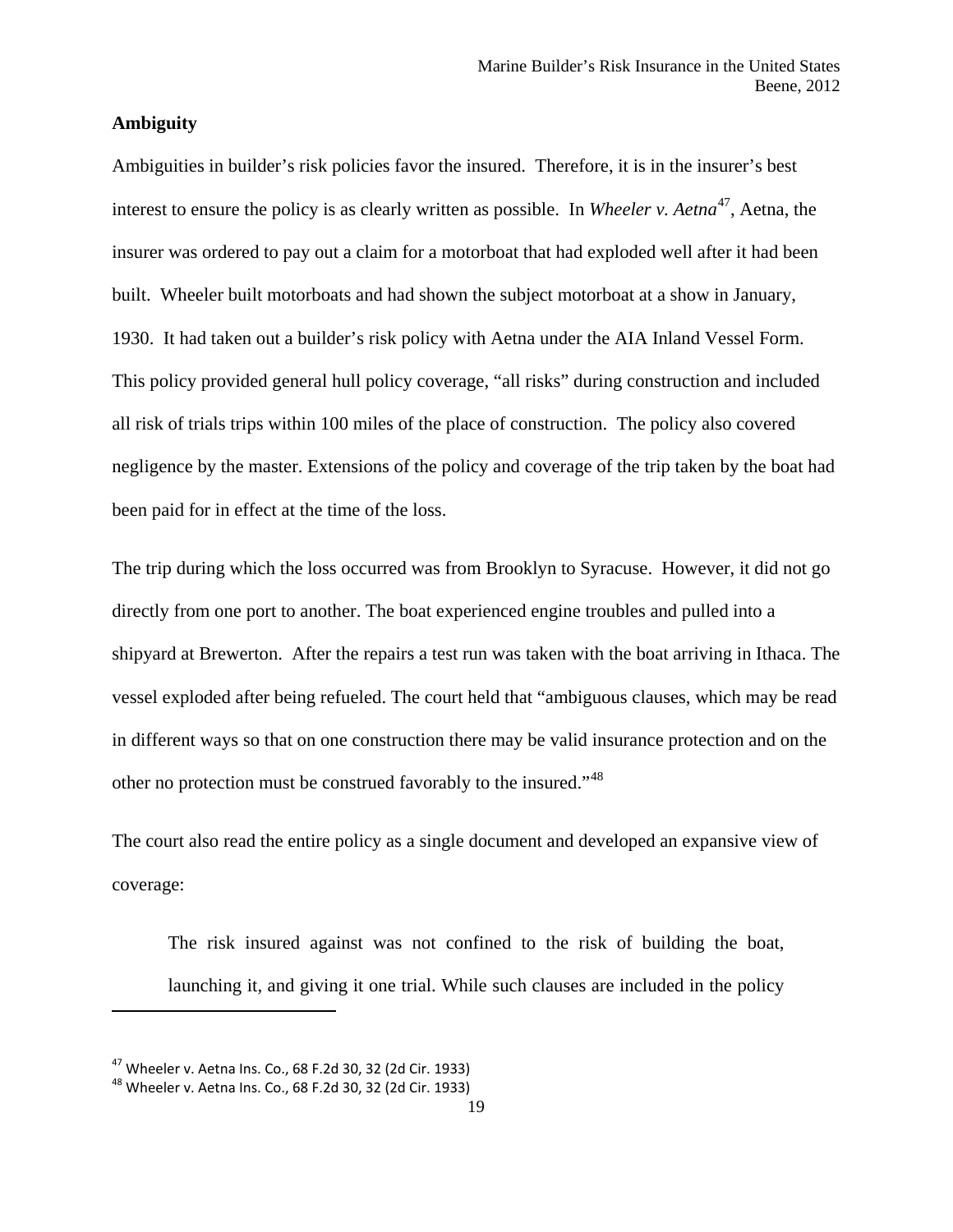and so it may be called a builder's risk policy, still it is clear enough that the clauses extended beyond one trial. The intention that risk from an explosion was included is plain. The policy referred to 'navigation and use' and stated that 'all risks incidental to steam navigation 'are among the risks covered. A builders' risk policy in general use is liberal in its phrasing and represents the nearest approach to full protection.

The multiple extensions and multiple "all risk" coverage clauses within the policy led to Aetna paying out on a claim far from the builder's yard and long after construction had completed.

#### **Self-Insurance**

 $\overline{\phantom{a}}$ 

Common in shipbuilding contracts with the Government, owners can self-insure the builders for builder's risk losses. This can hurt relationships between owners and builders and lead to a lower recovery for the builder than if it had obtained insurance through a third party. In Government contracts, a builder's risk claim leads to drawn out negotiations over the contractor's request for equitable adjustment, of which the Government usually pays half what is claimed.<sup>[49](#page-20-0)</sup> In commercial contracts, it can lead to lawsuits directly between the owner and builder. *Dravo Corp. v. Litton Systems[50](#page-20-1)* shows how a builder can get stuck with paying for damages caused by an event that would normally be covered by a builder's risk policy under AIMU clauses.

Dravo was contracted to build a floating drydock for Litton. In the contract, Dravo was not required to take out builder's risk and did not purchase one under AIMU clauses. During

<span id="page-20-0"></span><sup>&</sup>lt;sup>49</sup> Based on author's direct experience working in the shipbuilding industry  $^{50}$  Dravo Corp. v. Litton Sys., Inc., 379 F. Supp. 37, 40 (S.D. Miss. 1974)

<span id="page-20-1"></span>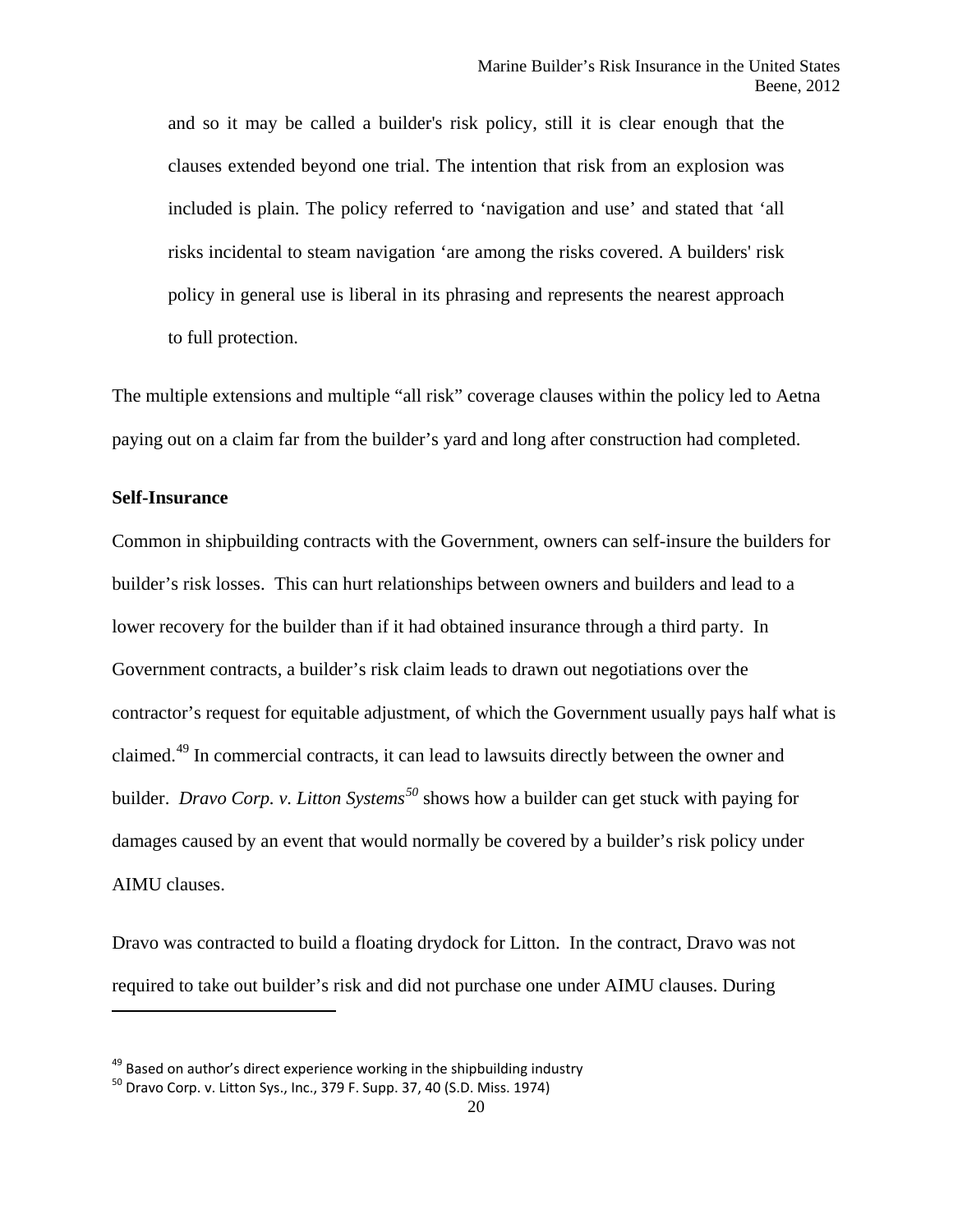construction, a hurricane caused damage to the dock. Dravo sent Litton a claim for the cost of the repairs. Litton denied the claim, and Dravo filed in the U.S. District Court in the Southern District of Mississippi. Reviewing the construction contract, the Court found that "the contract executed by and between plaintiffs and defendant is void of any express language placing on either party the risk of damage occasioned by an act of God."<sup>[51](#page-21-0)</sup> It reasoned further:

The general rule is that where a house is destroyed by fire, and the contractor having agreed to furnish labor and material and construct a completed house for the owner, that he takes the risk of the incompleted house being destroyed by fire, unless he protects himself by expressly contracting that he shall not be held liable for an act of God, or other untoward circumstance, against which he is not willing to be bound. $52$ 

As there was no express agreement as to who would pay for damage due to the hurricane, Dravo's claim was dismissed. Had Dravo taken out third party builder's risk insurance on the dock it would not have had to pay over \$80K in out-of-pocket repairs.

#### **Ways to Improve Builder's Risk Policies and Their Management**

Due to the high value of vessels, success in Marine Builder's Risk Insurance litigation is important for Builders, Owners, and Insurers. The current AMIU builder's risk clauses were drafted in 1979. While the policy provides "all risk" coverage, courts have recently found additional exclusions not specifically within the policy, including contractual claims and

<span id="page-21-1"></span><span id="page-21-0"></span> $^{51}$  Dravo Corp. v. Litton Sys., Inc., 379 F. Supp. 37, 40 (S.D. Miss. 1974)<br> $^{52}$  Ibid